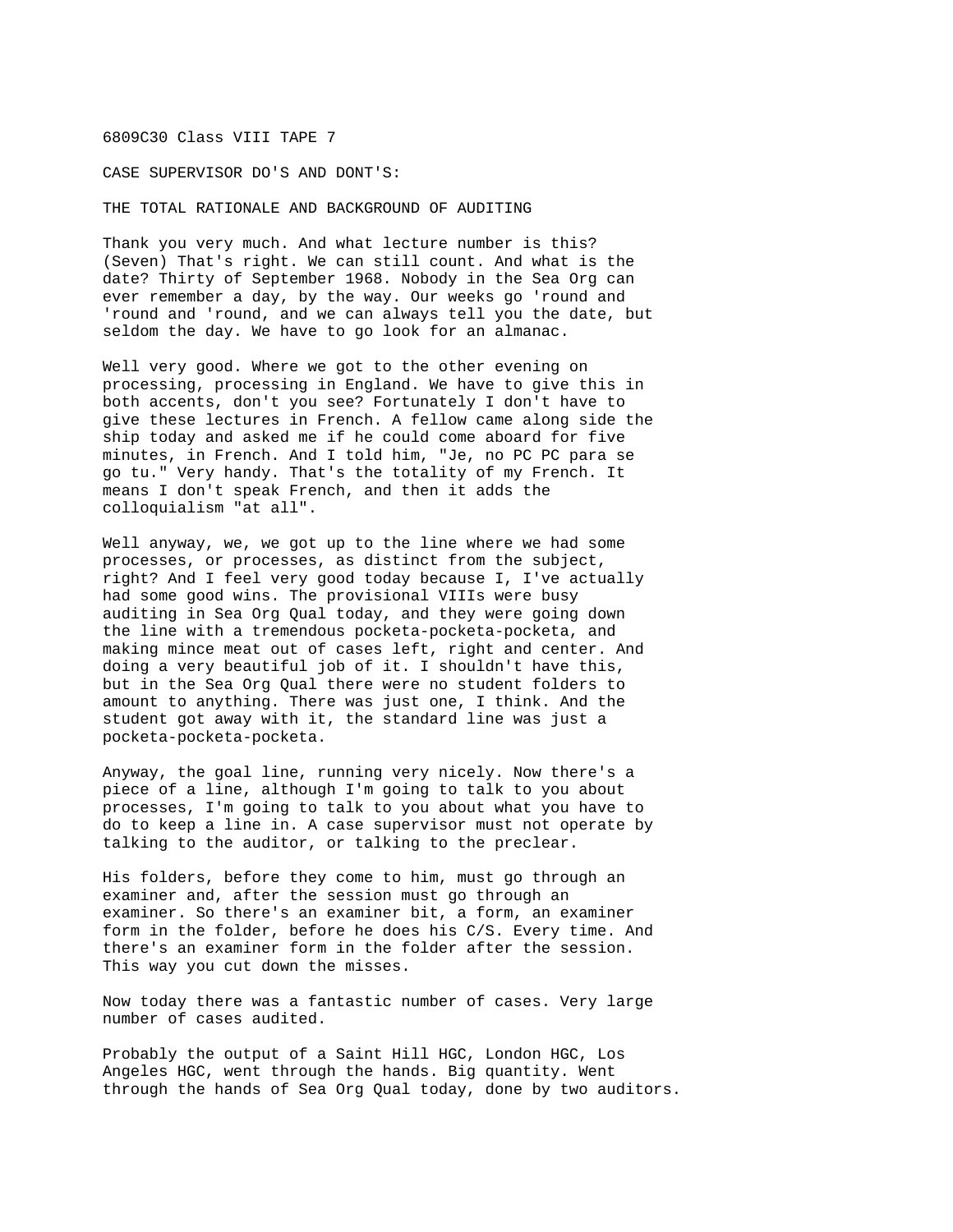The difference between standard tech and hunt and punch, you know the hunt and punch on the typewriter. It makes a difference. And in three of these cases it was possible, because the examiner line was in, and in very nicely and smoothly. All the examiner ever does, you see, is just put the PC on the cans, or the pre-OT on the cans, record the needle, marks whether it's a before session or after session examiner form, records the state of the needle, the position of the TA, and what the PC says. And that's all. He writes that down.

Well, in three out of a very large stack of folders, the PC, in actual fact, had been audited over a PTP. In three of them. Which is caught by the examiner. Although the rudiments were flown, although the PCs indicators seemed to be in, although it all seemed well at the end of session, between the time of the student leaving the session, which must have been minutes at the very longest, and his reporting to the examiner, why his needle slowed down. And his TA went up a little bit, 'cause he was audited over a present time problem. And then, from his comment, of course it was obvious that he was audited over a problem. He could also have been audited over other things, and his comment would have reflected this, don't you see? So, it is very simple. The PC says something like, "Oh, well, that was a great review session. That was a fine review session. Except of course it didn't handle what I came in to have handled." Or, he says something like this, you know? And you know at that moment that he has something he thinks should be handled. See? Which is some peculiar thing, he's got three legs or something, in his estimation. And it is simply a wide-open invitation to get a case supervisor or somebody, to fall on his head. See? Or for the auditor to fall on his head.

But the usual is done, but in this particular instant, why the auditor was actually able to fly the needle on rudiments while the fellow was sitting there with a hidden standard, or a PTP, don't you see? All of which is very, very easy. This is very easy to detect. This, from his attitude, from the fact that the end of the session to the examiner something happened to the F/N, do you (see). Something happened to the TA. It would also detect a false report on the part of the auditor. In this case there were no false reports involved. There was simply a, the PCs comment was, "Well, you know", to this effect, "it was a great session, and I feel much better, you know, but it didn't handle what I came in to have handled", or something of this sort, you see? And you just detect from these facts that something is out.

Now you know something is out, but you also have detected a slightly resistive PC. And what the hell is this? He goes in to sessions, he gets an F/N but it doesn't hold. Aha. Aha, aha. Now it's explained why this fellow was three months on OT2, don't you see? Now it's explained why he has a review folder eight inches thick. See, it all goes together. See? And you got a review folder eight inches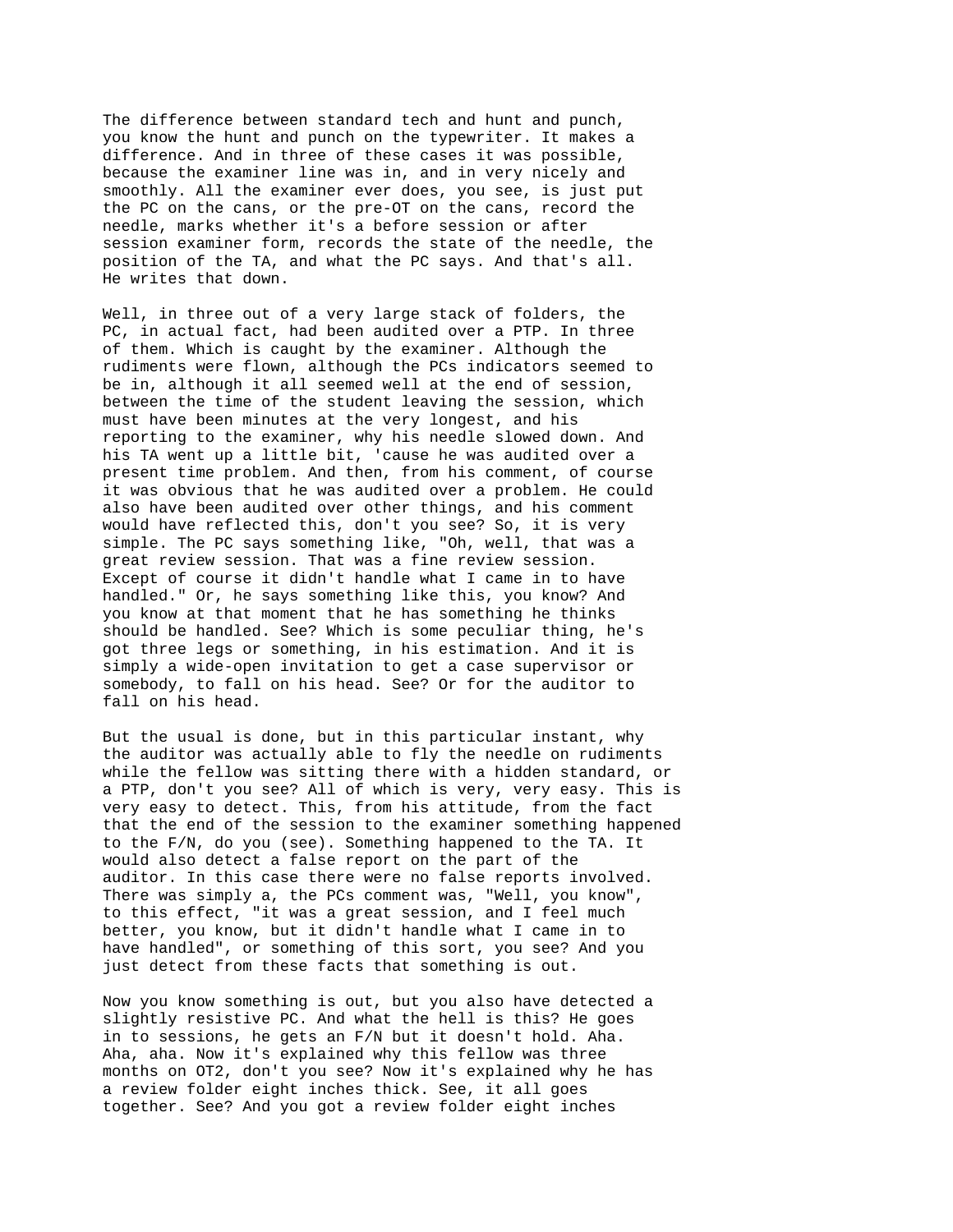thick. He's got a, he's got something out. He has been audited over out Ruds, or he has been this, or he has been that. Well there's several things which a case supervisor can do at this moment. And which the auditor then does, several things. One, he can get an assessment of the seven types of cases. Now he can find out what is wrong. Now of course if the auditor is an eager beaver and goes and flies all of these, now he makes it difficult to run a chain, because it is past an F/N already. You see what I mean? 'Cause all he's done is key out former therapy, see? Well that's gonna key in right away. But now he's put an F/N in the road. An F/N, to that degree, is in the road. What you want is a strike, or a B/D. Do you see? Just want to assess this thing. You don't, you don't assess this conversationally. You merely make the statement and make the strike. The PCs itsa, it doesn't exist, don't you see? Now you've got it. Now you've got it. You can put in an R-factor, say, "I'm going to do an assessment here to assist case supervision, and you don't have to say anything. I'm just going to go over this." Browbowbow, teyowbowbow, teyowbowbow, teyowbowbow, teyowbowDow, teyowbowbow, B/D, mwumEwmEmpow pop. Very good. Thank you very much."

Now of course the second examiner report isn't going to tell you very much, because the PC says, "Well I came all the way over here just to get this fellow sittin' here and saying something to me." But he may be very obliging and get something out of it. But that isn't the point. You want to find what you are going to blast down on to make this cease to be a resistive case. And now you put together the standard action for that particular case. You don't just fly it with itsa.

See? You do something.

Former therapies, man, let's get these things listed within an inch of their lives. Do you follow? Let's get these former therapies. Let's find out all about that. Let's find out theraDies similar to them in the past. Let's find out the thing misunderstood in those earlier therapies. Let's get this out of the line up.

Alright, now. Physical illness, we've got to determine how ill. If he's quite ill, and so on, we're not going to audit him at all. We're not going to audit him, that's all, until we get some advises on the subject of his physical condition. Now it doesn't mean that if he's physically ill he has to be turned over inevitably and forever to the MO, the medical officer, you see. But it does mean, it does mean very definitely that this is an outness. And that we are auditing uphill, because a physical illness makes such a severe PTP that it physiologically has to get some point of resolution. Oddly enough, there are things you can do to knock out a physical illness. There are quite a few things that you can do to knock out a physical illness. Most of them are under the heading of secondaries and engram running. And now again we're not knocking about running an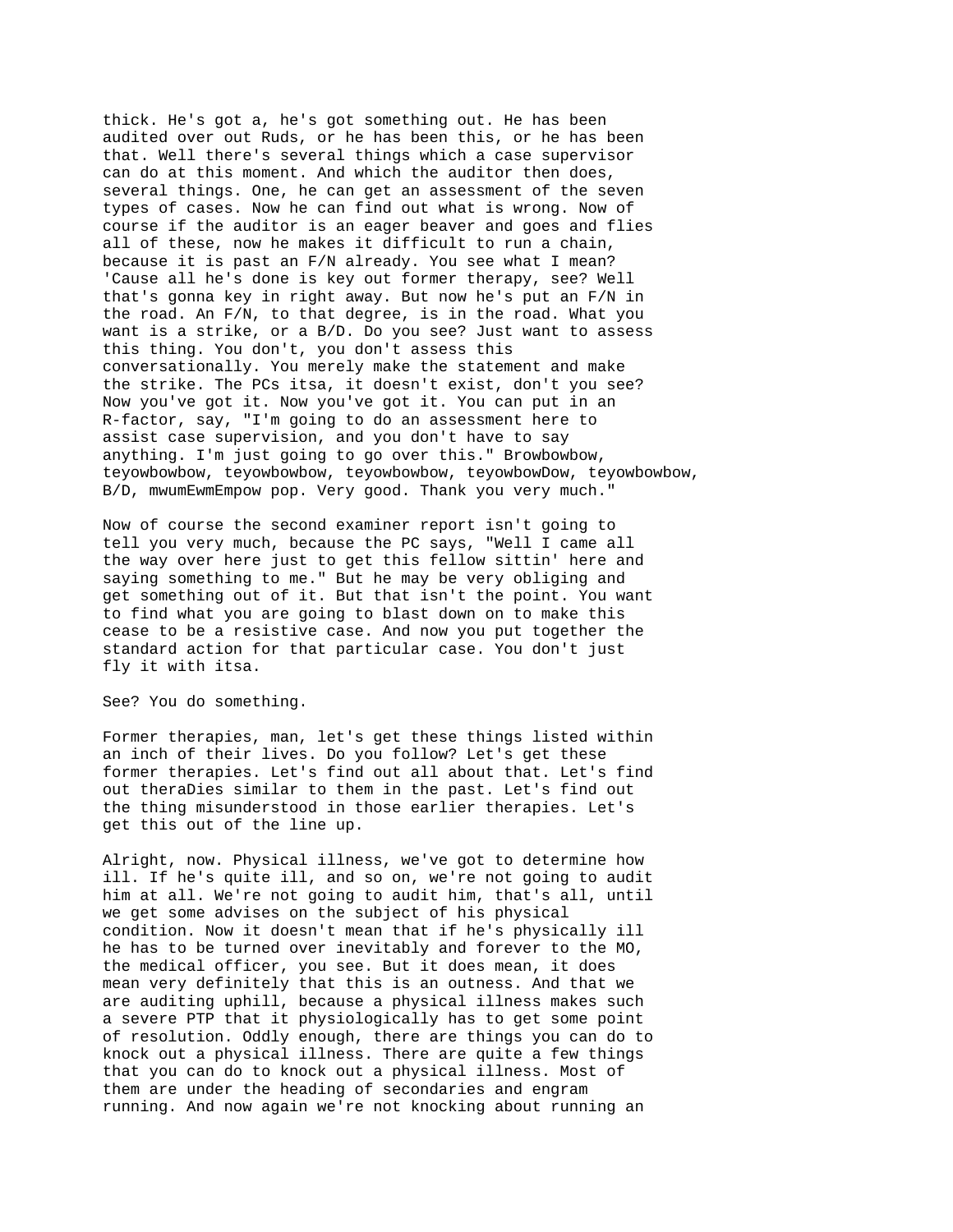engram by saying, "Do you have an engram? Good. That's a floating needle. Thank you." Crap.

What happened to the auditor who could run engrams, you see? I'm sure this will go out, I'm sure this will go out time and time again, that somebody will come around and say, "Oh, we never run engrams by chains anymore. That's old hat." You might as well say, "Well, auditing is old hat." It's a hot, fast, precise operation.

Now you can solve physiological illness on the basis of engram running. Very simply, very easily. You actually can solve physiological illness. Not by auditing against the specific, but simply by running the chain which is offering itself to be audited. Not by doing a recall release of it. Let's get rid of this damn thing. See? There is, will be, some chain in restimulation. I'm not going into the vast difficulties of how you find this, and so forth, and I'm not laying you out a rote process. I'm trying to talk to you about the theory of what you do.

Well, what do you know? It's elementary, in actual fact, but the physical illness the fellow has is on the engram chain in which he is sitting.

Now as you look at this from a "diagnostic" point of view, it won't make any sense at all if you try to figure out what engram chain he's sitting in. He is sitting in the engram chain which is giving him the illness. This is too simple, don't you see? He's manifesting the chain he's sitting in. Now the point is, is his reality up to running it?

Now trying to run a chain of secondaries on somebody, just that action. Trying to run a chain of secondaries on somebody. Your liable to get into something that is quite hot. In order to put the PC down the track into this chain of secondaries it is, it just, he just flies out of it. The charge, it's too charged an area. Yet you can find a chain that the person is sitting in of secondaries. And he sort of goes down the track, and he'll come back us the track to the one that was too hot to handle. He inevitably is sitting in what is wrong with him. You see, one of these wild things.

Now I'll give you one of these terribly difficult case supervisor problems. You have difficulty with a case. In auditing the case somebody missed on 5A. A miss on 5A is quite catastrophic.

You miss on 5A your guy will probably wind up in ethics, or blowing, and so forth, within about 48 hours. It's the most positive thing you ever hear of. You run 5A wrong, bongo. It's quite something, because it's a very powerful process. You see? So you run a weak process wrong and it won't do very much to the PC, but you run a powerful process wrong and god help you.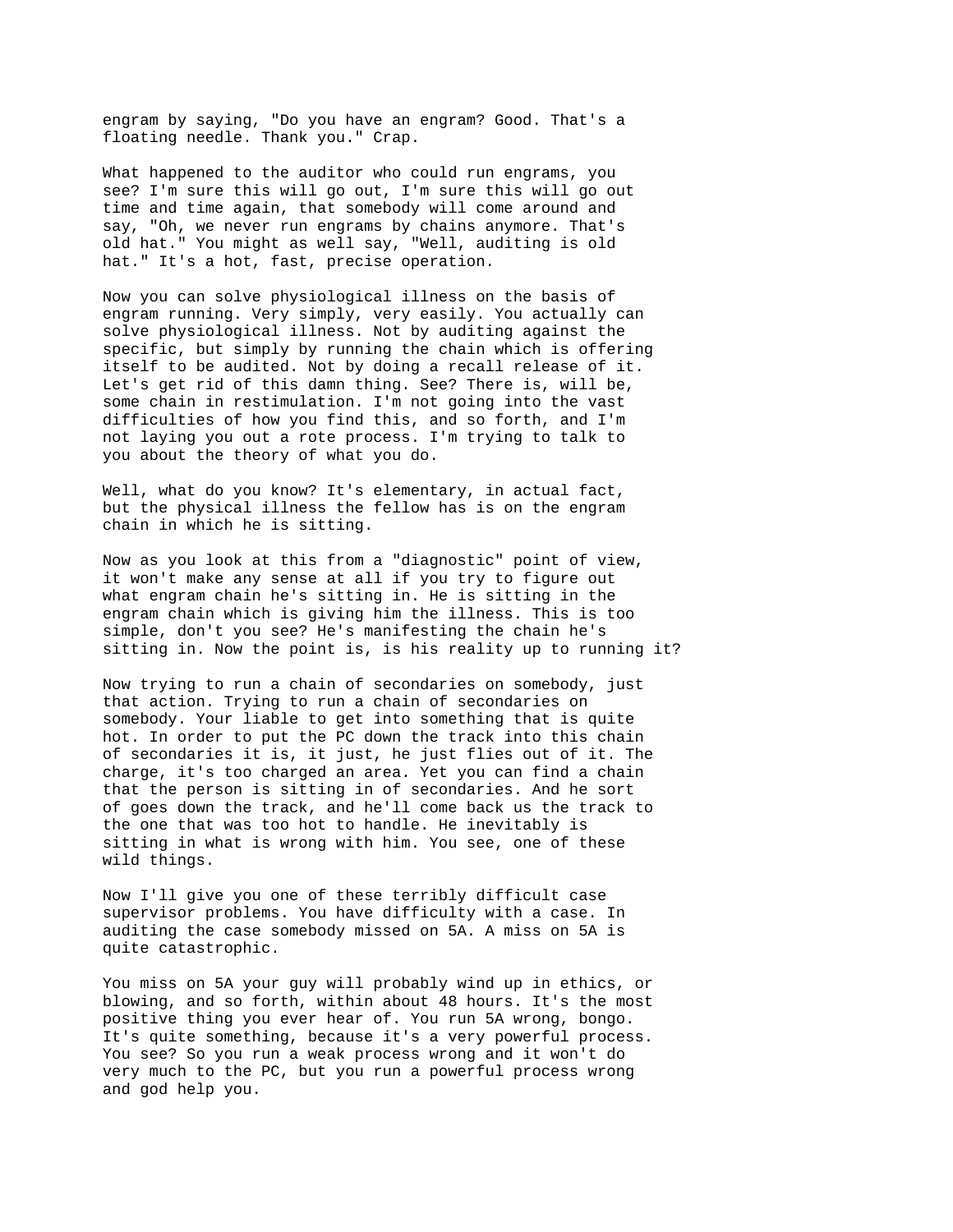Alright, fellow walks in, his 5A was out, but the examiner was clever enough to notice and put a small note on the end of the examination, because the examiner also, also can make some remark that the case supervise; the examiner doesn't say anything, he doesn't say anything to the PC, but he can tell the C/S any damn thing he wants to, as a note on his report form. Like, "PC came in in a wheel chair." You know, of some interest. Sometimes you'll hear this resounding name, George Alouicious Gulch, and it really sounds like something, and so on.

And it's a little kid, five years old. See? And so your case supervision is affected by this because you would tell the auditor to simplify the auditing command and you might even simplify the auditing command for the auditor. Do you follow? Just so it communicates. Oddly enough, though, we are auditing currently, I think an eight year old, and we're auditing him with the full business. He apparently understands it all. And the funny part of it is, before Level 0 was run he couldn't talk English. It's all very mysterious. People had to sort of pidgin English, you know, anything that was done. All of a sudden they ran 0, and, "Well, what ARC break, what major change occurred in your lifetime?" "Da-da-da-da, yoppity-bop-bop-bop, de-yaba-ba-ba." And the thing of this is, it's the most adult session you ever saw in your life. It's the funny, the early part of the folder, you see is, is kiddie-widdie makey de signie, you know? And the suddenly, Level 0, and beyond there. It's certain they ran an awfully good Level 0.

So anyway, the essence of the thing in this particular instance, fellow walked in. He had two wrong 5A items. So just as a bonus the case supervisor noticed that he had a very bad burn on his arm. So I simply told the auditor to run the engram chain of the burn on his arm. He'd just burned his arm, so obviously he was sitting in it. And in addition to wrong Power. So we corrected the Power, found the, ran the burn, and ran it in chain, and wound up to the case complication of what made him blow. See when 5A went out he apparently burned his arm also. So he got back to a sort of a service fac thing. Ran the engram down the chain to a period of about six years ago which, possibly was when he started blowing. Interesting.

Alright, now he is sitting in the engram, which is affecting him physiologically. Now there's several ways to go about this sort of thing. If a fellow's on OT 3 what do you do? You run down his present life and he can't, couldn't find any, and had one body thetan or something stupid like that. And you just find the this lifetime injury. He's naturally mushed it all together.

Find a this lifetime injury and TA or no TA, meter read or no meter read, to hell with it. Push him into it, make him run it. Run him on down the track and run an Incident 1. It'll go straight to Incident 1, and it'll go long fall, B/D, long fall, B/D, bow-bow-bow-bow. Now the PC, if he's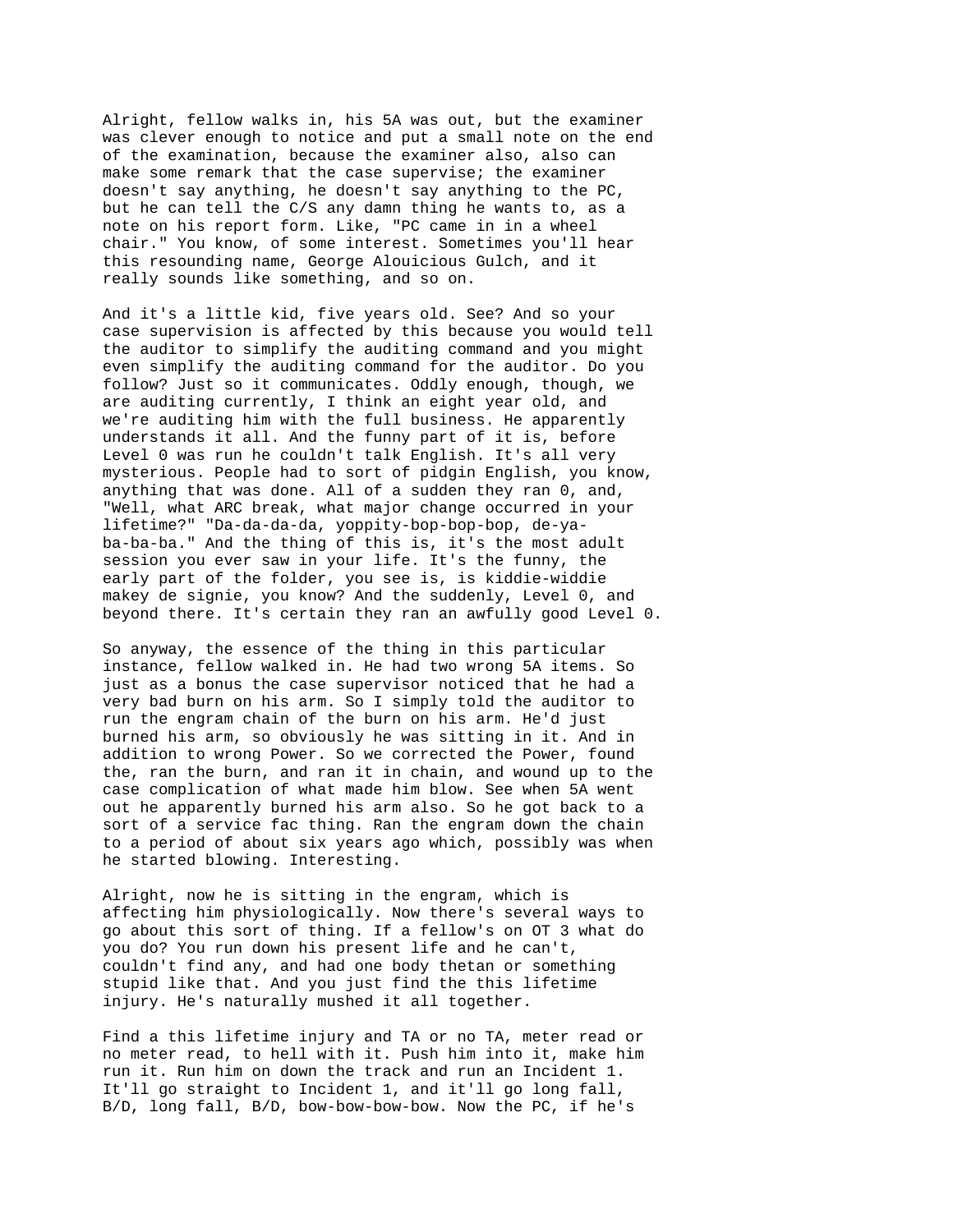very status happy or something, is liable to come out of this explaining how this has nothing to do with him, and that there wasn't anything there anyhow. And that there wasn't anything there anyhow, and so on his reality level isn't up to it. His grades, actually, were never run. You can just keep up this process, and all of a sudden his reality level, "Hey wait a minute. How can I keep running that same incident, only it's a different incident every time? And I only had one, and I've now run three. I don't get any pictures because when I went clear I ceased to mock up pictures, but I got these pictures. Is there some possibility I am haunted?"

Now it'd be a lead pipe cinch to take care of this "physiological, psycho somatic illness" on somebody with an unflat 3. But I can expect, over the years that all sorts of oddities and peculiarities will become invented as they have in the immediate past, so that the method of finding body thetans consists of getting him to scan over his body. Scan over his body, scan over his body, and scan on the right side of his body, the left side of his body, top of his body, bottom of his body. And nothing reads, so he doesn't have any body thetans. I don't know who the hell invented that but it walked in sideways and became standard operating procedure.

It isn't. It's for the birds.

Now as you run a PC on this, this is a review approach, to a bird who can't manage 3. You've got to be sure that his grades were actually run. Now that's, that's important. The rehab of his grades before you start anything like this. That brings his reality up. The amount of charge off is proportional to the reality of the PC. So get the charge off whenever you can, however you can. Run some chains of this particular character of one kind and another kind. And there it is.

The PC is liable to keep on explaining to you how it's all physiological and he ought to be, have his head cut off in surgery, or something. Actually the bird is dramatizing R6, which is full of medical doctors. And they carve away on a body, and oh man. The body finally comes down to nothing but raw meat, and then a skeleton. And the doctors are all so pleased. You know, just like they look, you know? That is, actually, totally in R6. Part of the 35 and three quarter day implant. Which is all pictures. You normally don't get to this section of it, because I have moved you up to the beginning of it and it all goes pfffEt! You don't get a full dress rehearsal of this. If you did, god help you. It's a killer. You'd only get it by dropping into the middle of it. But every once in a while you have the body thetan of a space man standing up on top of a cliff and jumping down and jumping up again, or you have an odd picture, a woman's head in a pit with a little baby along side the head. These, these are R6 pictures. And there's just tons of them. There's actually thousands of them. And this type of odd picture shows up.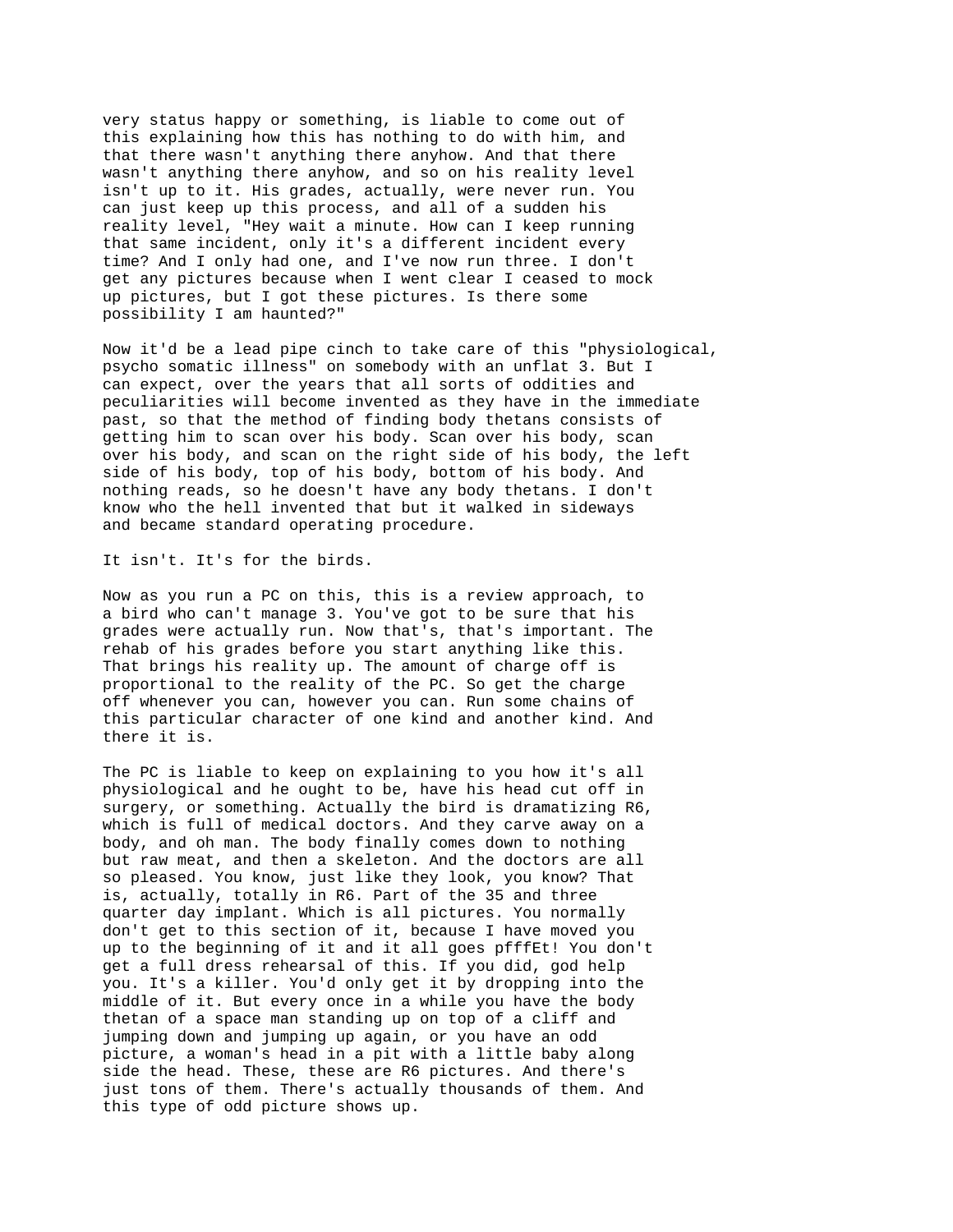Something like this. Well actually, you try to run this too much on a; well, the, the guy who hasn't been up through the grades doesn't have enough charge off to see 'em, anyhow. He can be the effect of them, but he doesn't have enough charge off to see 'em. Do you see? He can sort of have it all keyed in, but he's not really there, and he's not looking at the picture. So you normally can run these fellows perfectly safely.

Now if you really knew all there was to know about everything under the sun, moon and stars in the way of pictures in the bank; you don't have to be an expert this way fortunately. But you would recognize something about it. Actually you can recognize it very easily by dating it. The date of R6 is seventy five million years ago. So you just say this stuck picture's at seventy... It seems to you that it might be something at seventy five million years ago. If it is, why something'll happen, and if it isn't you wouldn't get a read on the meter, if it is, and it's some other date, why great. But that would be a little bit tricky to fool with because it's a thirty five and three quarter day engram. Duration. Actually the duration can be much longer in the matter of duress. So it's a bit touchy, but the probability is of it being in restimulation is very poor.

But the fellow can be the effect of it. For instance, there is cyclical illness which is dictated in the various R6 implants. A fellow was forced to get sick at the age of five, followed multiples of five, and he's supposed to get sick from this and from that, and from the other thing.

Measles and, you know he's supposed to have and that's certain. They predict his health, in other words. When he's fifty he's supposed to something or other. What they're trying to do is make a body cave in. See?

Problem R6 was trying to solve was overpopulation. With some 250 billion inhabitants on this planet, the average through this federation was 178 billion, hundred and seventh eight billion beings per planet. They didn't eat very much, they weren't badly keyed in. But they reproduced too badly. And somebody thought he had this as a problem, so he tried to cut out the whole population. Naturally what he struck at was the second dynamic. So where you see aberrated second dynamic you're looking straight at R6. Aberrated second dynamic, you're looking at the PC having gone through R6, or body thetans through R6. Second dynamic exaggeration of a great aberration on, overindulgence of, so forth. You're just looking at R6.

Now, running engrams can run into this zone or area, but the probability of them doing so, a person who doesn't have enough charge off to do so, is very remote. Now the incident in common to all thetans, body thetans, all kinds of thetans as a thetantype thetan, is of course the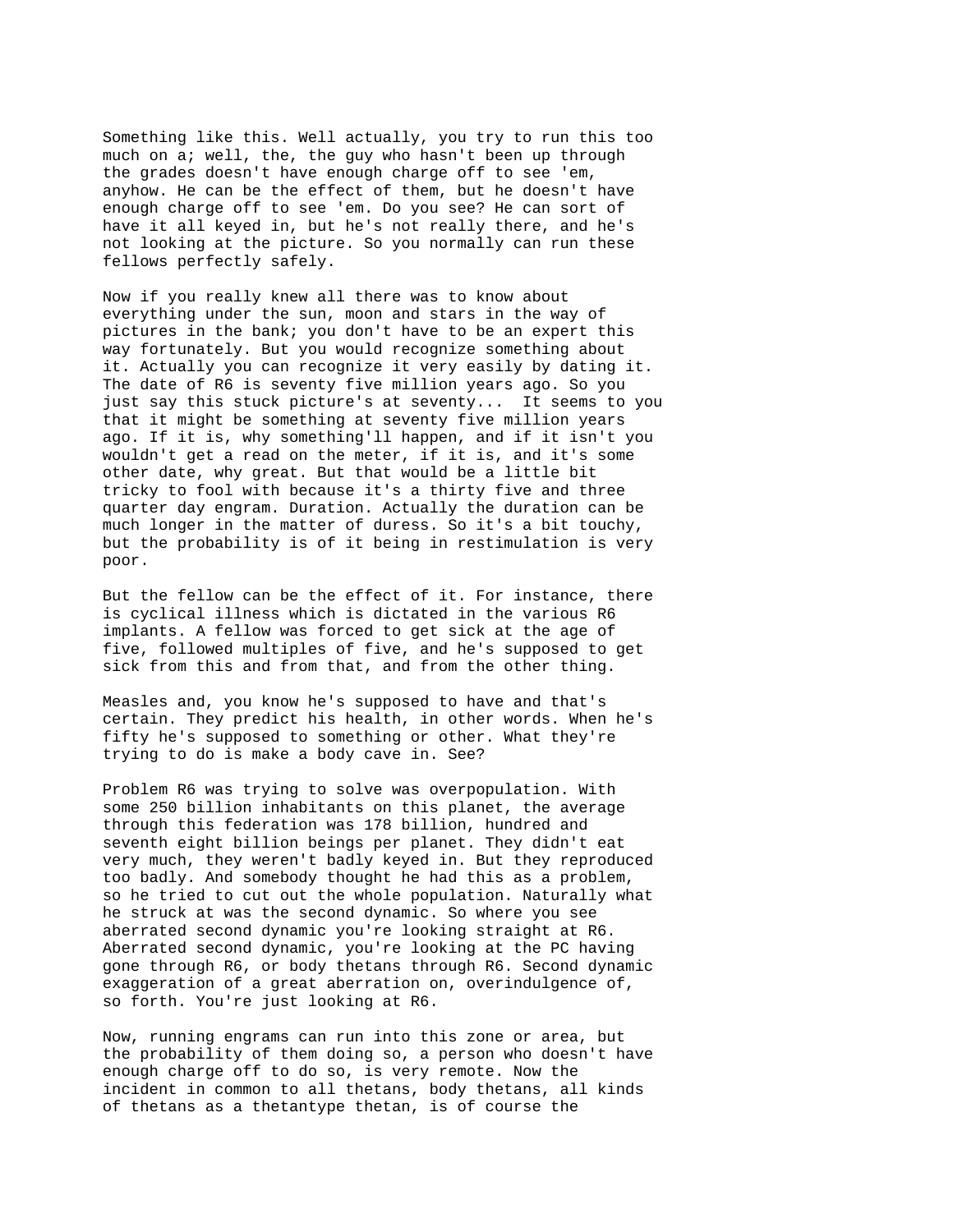Incident 1. And when you clip the 1 that separates them out from the mass every time. But sometimes up the line they get impacted together on some other type of incident. It can be quite deadly, actually, occasionally, because a cluster of them exerting pressure and so on can really knock somebodys' block off. But there's something else that isn't totally understood about this by auditors. And that is simply this - that is doesn't have to be a cluster to knock your block off. It can be just one. And then you get the phenomenon, run this little tiny body thetan, he turns out to be a great big body thetan. Very fascinating. But people who are below 3 of course have all the phenomena of body thetans.

Now if you were red hot in running engrams, however, you would move your PC on down the track into something he could run. So therefore, if you are very, very good, and you are very hot on the subject of engrams, engram running and so on, all you have to know is, that if it goes more solid you go earlier to a similar incident.

Now I show you how you can really goof on this going earlier to a similar incident. You can start taking him down a chain of head injuries, and he dives sideways into being spanked. And all of a sudden you're running a chain of spanks, and you get an F/N on spanked, and say, "Well that finished the head injuries so therefore I... " Nuts. Head injuries aren't flat. You have to go back and pick up that. Then the other thing is the criterion of when to stop running an engram and go earlier is not new material. I don't know who sold people on this new material.

That's just one of the junior indicators. New material shows up, it's a real engram and it's running. But that's a junior indicator. It's not going to hurt the PC if no new material shows up. You run the engram until the guy comes uptone or goes F/N. It is whether or not, whether or not the thing goes solid.

Now look, if it's going solid, he's running it Disowned. It's a body thetans' incident that he's running. So you get the hell out of there, boy. And go earlier. And sooner or later you're going to pick up one of his own. You get the idea? And all of a sudden the thing will go F/N, because he separates out from the body thetan. Don't you see?

So this is the criteria on which you judge the running of engrams. Don't think that a person got body thetans just because he got to Section 3. He's had 'em the whole way.

Now this funny business can show up. The guy has been out of valence all the way from ARC Straightwire, straight on through to the end of OT2. And when you get him on 3, he can be sitting there, bright eyed, without a single, damned grade run. All the grades have been run on b-thetans. That's possible. It isn't general. But it is possible. So sometimes when you find somebody on 4 that you can't rehab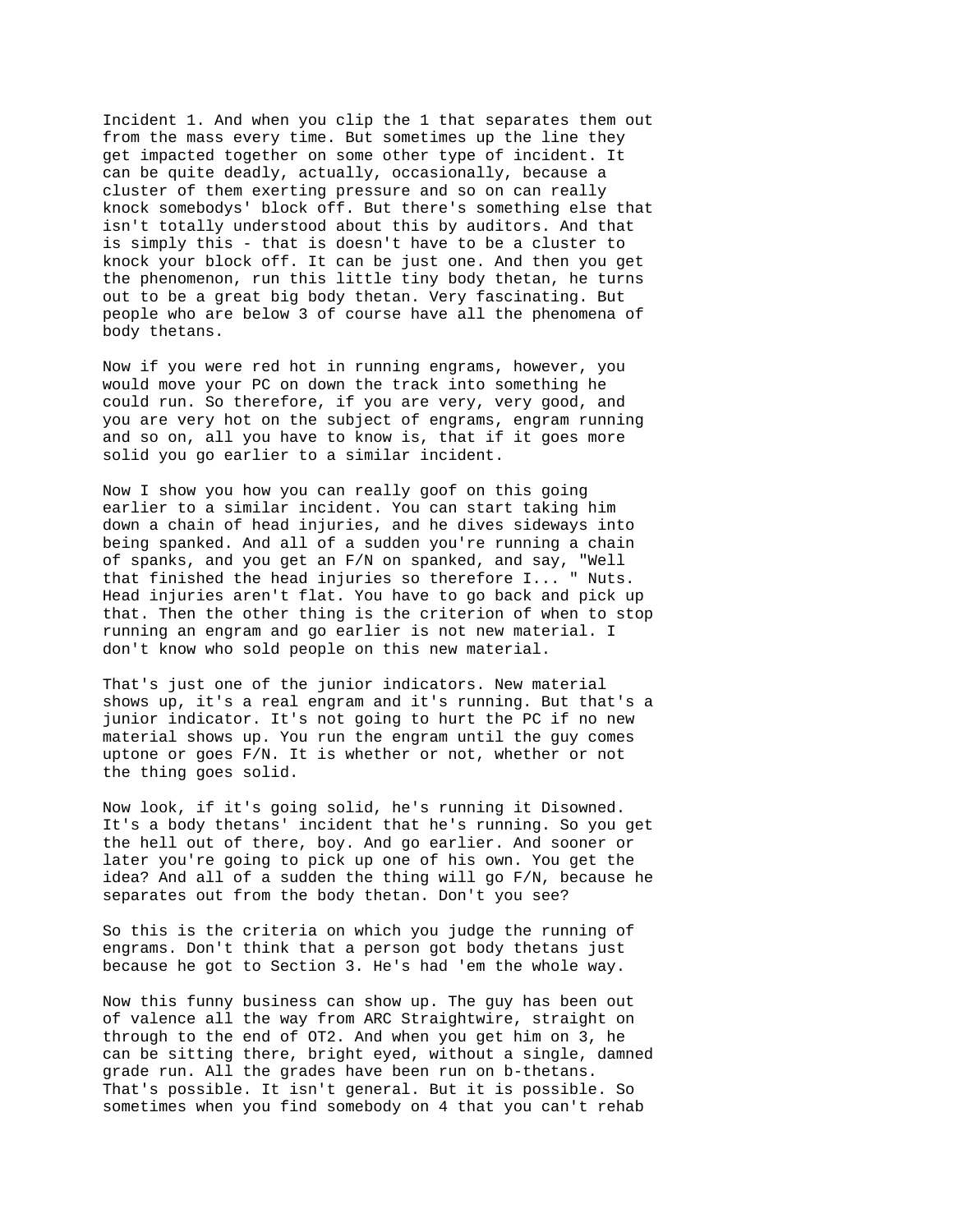anything on, it isn't necessarily true that it didn't F/N at the time. There's no F/N now because that guy isn't there anymore. Now you get this odd phenomena. What the hell do you do?

Well the Ruds were out, and a lot of other things must have been out to keep him driven out of valence during that period. But of course the person the Ruds were out on at that time probably isn't there anymore anyhow. So the best thing about it is, is to detect it and, you take your life in your hands. Is it gonna be an overrun? Or is it going to be the original run? But that which you cannot rehab to F/N has not gone F/N. That which you cannot rehab to F/N has not gone F/N. It, after all of your trials and everything, and running your session with Ruds very definitely in, all of this, all the way down the line, if you still can't get an F/N, it never did have an F/N.

But this is validity which occurs mainly after Section 3 is flat. The greatest validity of that remark is after Section 3 is flat. Now you get this crazy combination could theoretically occur.

The grade was run on him, he hits 3, he goes out of valence, and you're trying to rehab it on a body thetan which he didn't get rid of, which... You get the crazy combinations? But in all such cases this is a matter of charge. In all such cases this is a matter of charge. It's a charged case, the case is too heavily charged in order to approach any part of a reality. And so he can't get a reality on body thetans, he can't do this, he can't do that. He will natter and talk about, "Well it seems real to him, and do you really mean valences? And you know there couldn't be such a thing as this," and so on.

Well he's not necessarily a cluster, but the probability is that he's out of valence. The probability is that he has had a very severe this lifetime injury which has driven him altogether into one piece. The action involved is great. I mean it, you pick up an incident to run it on this fellow when dropped a penny on his little finger, and that's not the kind of incident. You don't necessarily rule out operations. But how savage an operation? See? How much, how much stuff? How, how violent was this thing? How long was he under anaesthesia? You know? That's the sort of thing that you're asking. You want a severe engram. And an auditor who has a hard time confronting also has a hard time asking for a real smashers. Very often. They sort of detour themselves, you know? They say to the fellow, "Now do you have a very severe injury on the track someplace or another?" And the fellow says, "Severe injury. Well yes. I did have.

I had an automobile accident, and I once dropped a box on my toe." "Well, we'll take up this box on your toe." That auditor's sitting in an automobile accident of his own.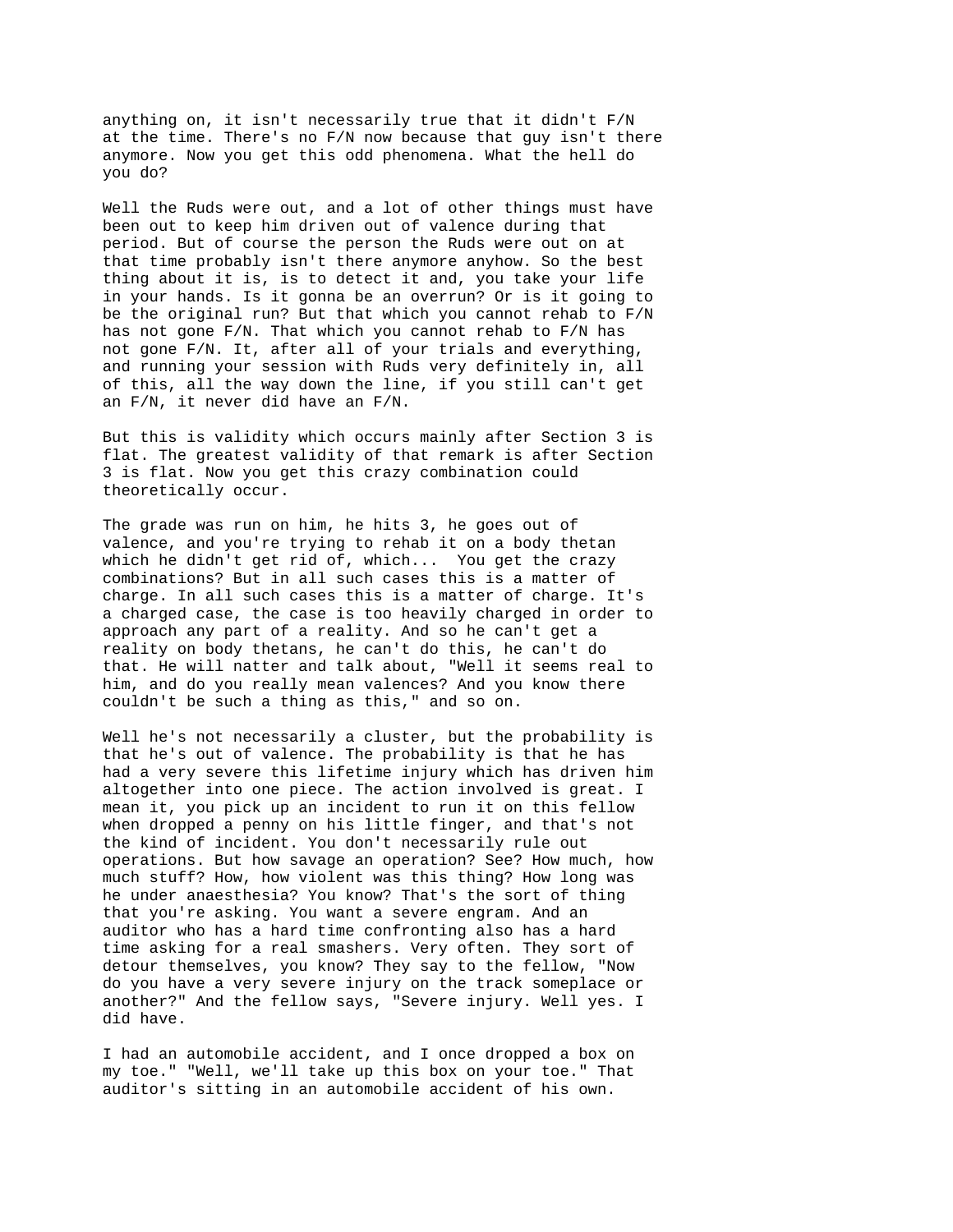Automobile accidents are rather to be very serious to run because there's automobile train accidents like crazy in R6. They have lots of automobile accidents, and trains running through it, and more automobile accidents, and helicopter crashes, and there's lots of accidents. So these things are liable to be hung up through R6. So you don't run this type of incident, therefore the available charge on the case is of vast importance to you as an auditor. How much charge can you find on the case and where? Do you follow?

Now you get so fascinated with F/Ns that when a case is quite, very resistive, you want to find an area which will audit for a while without F/Ning. See? I love a good-ol' nine hour run on an engram, see? Now lets', let's, we've, the PC, the PC has got an engram chain that goes down to having been a medico in ancient Egypt. And he's got all the overts on the line of killing PCs, or something of this sort, or killing anybody who came in, 'cause they did mental consultation.

They weren't PCs they were p-deads. Pre-deads, boy. 'Cause they had the right to kill. So alright, what do we do? What do we do here? Well, let's run it. Let's get down that chain.

Let's get down that chain. Let's release this area. But let's release it by erasure. See? Now maybe there's something earlier than where it'll eventually go F/N, but we've gotten charge off the case. You understand? Charge off the case.

Now don't pull a gag like this. As the C/S says, "Find," this is an important operation see, because it's a hung-up 3 is what you're solving here. Guy's all hung up in 3, he didn't find any, and he's got psycho somatic illnesses, and he sneezes and goes hu, Am, hm all the time, but he didn't find anything in I, and so on and yea, yea. Alright, well you get something like this, don't you see? And the case supervisor says, "Find a this lifetime injury," by which he means an injury, not by dropping a pin on his fingernail, and he prefers an injury to an operation. Because an operation is liable to take him straight back into R6. An automobile accident's liable to take him back there too. And so on. So if it's just a good, wholesome injury, you know? somebody dropped a safe on his head or something like that. And we run this, and we don't much care at the moment it's happening. And we begin this operation the case which has the smallest amount of reality when we begin this operation, we don't much care if there's any needle or tone arm action to amount to anything. We're gonna run it, it's gonna get more solid 'cause we're running a b-thetan, see? And we're gonna run it and so on.

And then soon as he detects it more solid just find an earlier, similar incident.

Now, you as an auditor can goof. You can go over into some other chain. Your own confront goes down and you say, "This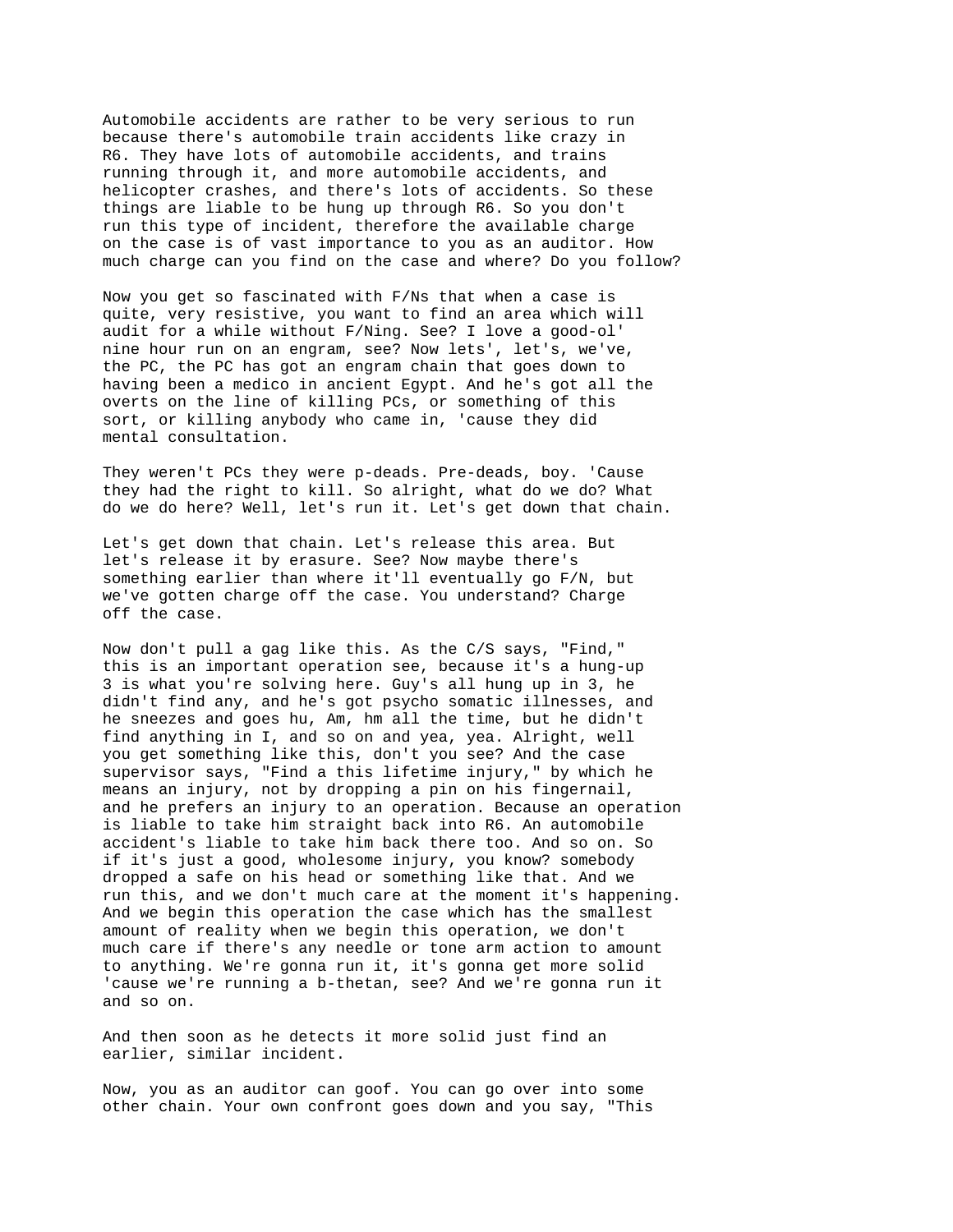is too damn gruesome." Blood spattering all over the place. And the PC is sitting there, sort of nattering. And you find an earlier, similar incident. Now you want a similar, similar incident, earlier. Now you can run this back life after life after life.

Actually one of these is very likely to wind up 750 trillion years ago. Now we don't care where it goes. That's not your purpose. You just want the earlier, similar incident, see? Now when you finally get this earlier, similar incident that blows to FN - it will blow him out of all of the b-thetan crisscross, see? It's a very neat operation. And then you right away run an Incident 1. Got it? And very possibly his reality will still be so damn bad that he will; you know, he sits there, the meter blows up, you know? Long falls, blow downs, la-ti-bow-see, all the rest of it. That's just great. And he'll come up to say, "Well that didn't do anything and, The terrible draft, that's all, just awfull bad, you know, and so on... ," Yap yap yap yap yap.

See. You don't care anything about that.

Let's find another type of accident. Or, just ask for another Incident 1. Do you see? If Incident 1 didn't F/N that time ask for another Incident 1.

Now in this way, by finding these various chains and going down them, you are actually running an unlimited method of releasing charge off a case. It F/Ns on a chain by erasure. Well you obviously can't do anything but plow him in if you run more on that particular chain.

Now by chain, similar incident; it's "Having safes dropped on his head.' That is the chain, which can go into "Having objects dropped on his head.' But that's the chain. It's a chain of "Objects dropped on his head."

Now objects blowing him up, or dropped on his foot, is another chain. Now you can erase that to F/N too. Do you follow? So it's the number of Incident 1s that you can run in the final analysis, 'cause that's the key charge. And all of a sudden this fellow says, "Wait a minute." Now you can do all kinds of goofy things. A lot of goofiness can come in. People can come in and say, "The right way to find a body thetan is to have the individual scan his hands, or wahwhehwo." Or, "A person with lots of body thetans has a needle which hiccups." Or something, you know? Poof, poof, poof, poof, poof. No, no, no, no, no. That's, it's just, don't buy any of those things. See? What I'm telling you here is the straight dope. You want to go down the chain that you start out on. Until you get down to some area that will run. Run it to  $F/N$ , dive down the bank with the guy, and run an Incident l. When you've got the Incident 1 run, and it didn't F/N bongobingo, try to find another Incident 1. Run it. And another one and run it. And another one and run it. And just have yourself just a little old ball.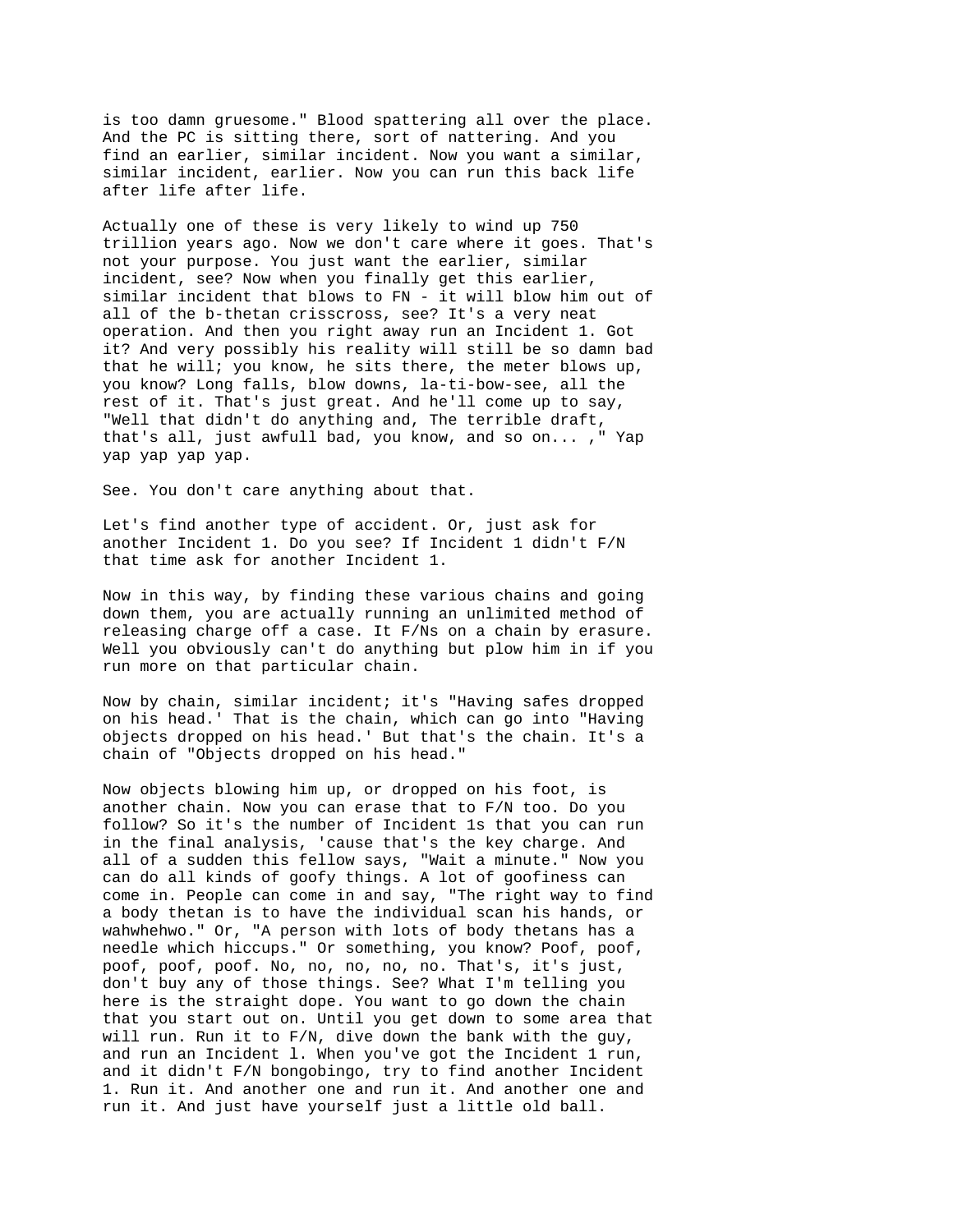Now if you don't know this about engrams you might as well quit. It is the earliest incident of the engram which holds the remainder of the engram in place. So you can start late in the engram, and it doesn't give TA action or erase. You can start late in a secondary.

Now I'll give you an idea of how do you start late in a secondary. You try to run the secondary out of the fellow of his house being foreclosed, and it's all taken away from him. And for some peculiar reason best known to man or beast it just doesn't run. It goes more solid faster than it should. Well, as an auditor you ought to have some psychiatric treatment. Because you've disobeyed the first law. The first law of anything is the first inkling of anything, the first incident, the first, the first, the first, the first part of the first. You get it? There's not only the first or the earlier, but the first part of the first, you understand? You want the instant he first had an inkling that he was going to lose his house. And you will find more lousy incidents running than you can shake a stick at.

Another thing is, an incident that is running eventually doesn't change it's material, but comes uptone. So if you use the criteria that the material didn't change in the incident, and therefore the incident is un-erasable, I don't know where that came from either. That is just beyond the only... It's almost a casual statement in old Dianetic running. And that is simply this That the earlier the incident, the earlier the incident the more basic charge flies off the later incident. You see? That early charge, ooh boy, is that important, see? It's the quality of the charge, now. And the earlier the charge is the more quality it has.

See? Although you can say any charge off will increase the cases' reality, that's true. But the earlier that charge is, and the more close it is to the standard aberrative factors of the thetan, and those are represented in the grades, you'll wake up someday to realize that the grades, the subject of the grades are the things that aberrate a thetan. And they're put together in that order, because they are the things which can be contacted in that order. Do you see? It's very tricky.

Those are all the things that aberrate a thetan.

Now. You can slide over into a chain of engrams, a new chain of engrams after you've got this. Let's get therapy engrams. All of a sudden we've got therapy engrams. My god, he's been operated on, chopped up, bisected and finally you get down to a basic in space opera where they used to take him apart and leave him on a bench for a week because he was bad, see? And this is the basic on being operated on, see? Something like that. You can soar right on down through these cases.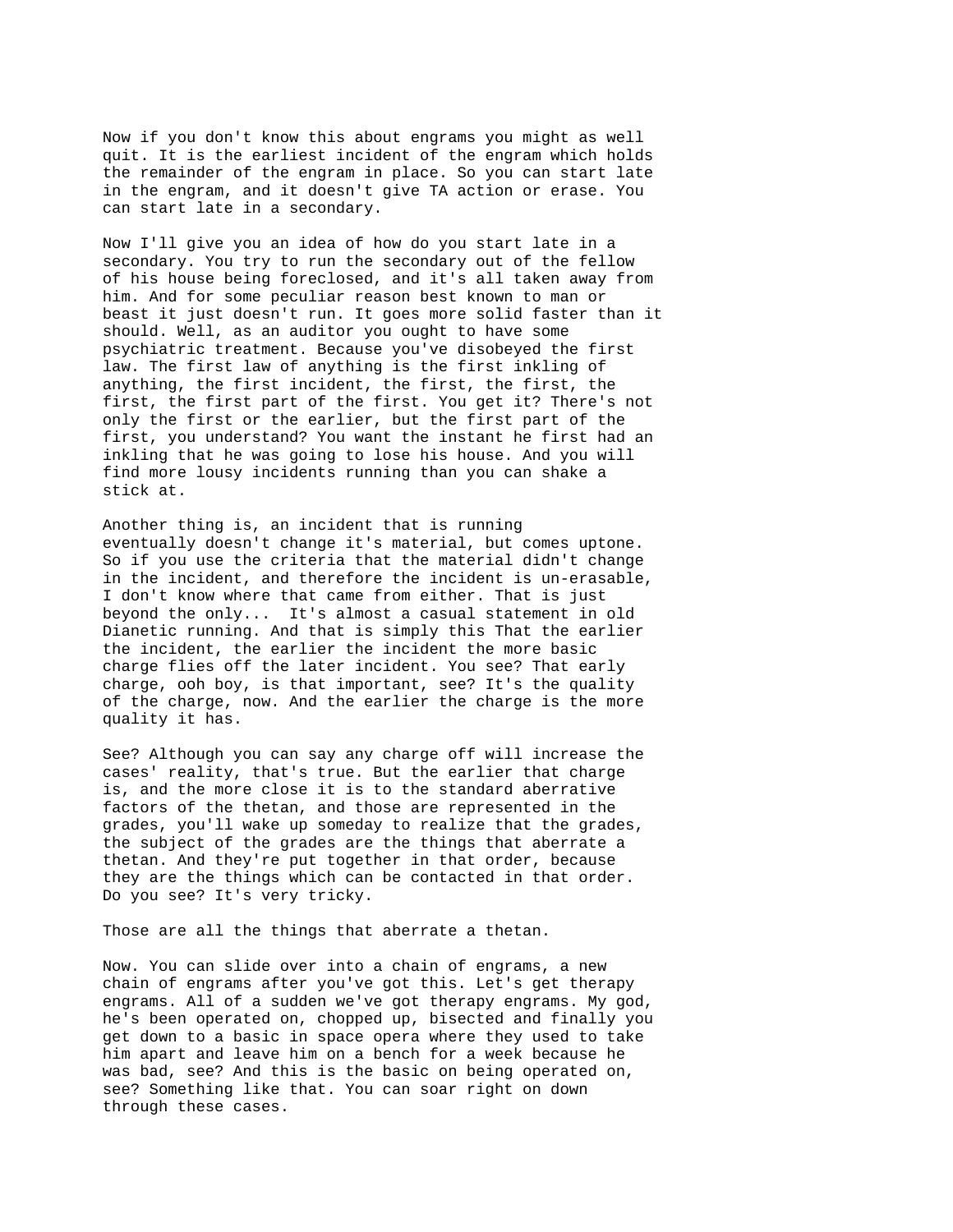Now we're really talking about a resistive case. When we're talking about a case that won't run on 3. This guy is out of valence. This guy has his identity all mixed up. He's got his engrams all mixed up. His memory is somebody else's. He's got everything and anything Disowned.

Right? So, to solve this, so as to get him to get rid of his body thetans, not to solve his total reality because that comes at 7, you saw down through this line of anything that would make a bunch of thetans group together. Get the theory, see? It's just a bunch of thetans are going to scrunch, see? So the thetans go scrunch together. What would make a bunch of thetans go scrunch? Well, psychiatric treatment. One of the nastiest chains I ever saw in my life. I picked up some, couple of psychiatrists on a planet which is remote from here, had gotten hold of a girl and messed her all up. And of course she was already a group of thetans. And then they fixed her up second dynamic-wise and every other damn way that you could possibly think of.

And then put her in some kind of a tub, and gave her electric shocks in a tub. And there was a burning electrode in the tub. They had a ball. They had a ball. And when the girl kicked the bucket for some how or another, by some carrier method, I don't know how, got here. Only of course as a being cluster, which is no longer even possible to pick up or run a body. All this cluster could do was just make people sick. And it obsessively attacked people. And those things are around.

Now, when you run the engram chain you will run down to a point where they became a cluster. And it'll go down some chain, all of a sudden you've got that, and you've got what we call a melazzo. The second you run the mutual engram, the whole key of it is the mutual engram to them, they, a lot of them just go bingo-bango, bllthth, leaving some on whom you have to now run Incident 1 to make them blow. See? That's the common sequence of this thing.

Because these clusters can be so vicious and so hard on a body, one is apt to think that all pressures; this is another one that's been introduced sideways in. Boy, people have been so god damned busy thinking, it isn't even funny. It is fascinating, you know? I find more of these damn additives. You know? Like, if the person has pressure on his body he must have a cluster. It doesn't follow, brother, it doesn't follow. One thetan can give plenty of pressure on a body. And to give you some idea of how much, how much horrible action can be thrown into a body, or how much action or stress can be put on a body by a thetan, last year I busted my back, my arm and my knee. They healed up very rapidly. But it was all in doing things that were beyond the... my arm and my knee - They healed up very rapidly - But it was all in doing things that were beyond the ability of a body to stand, pick up or resist, see? I could resist 'em all right. You, you get the idea?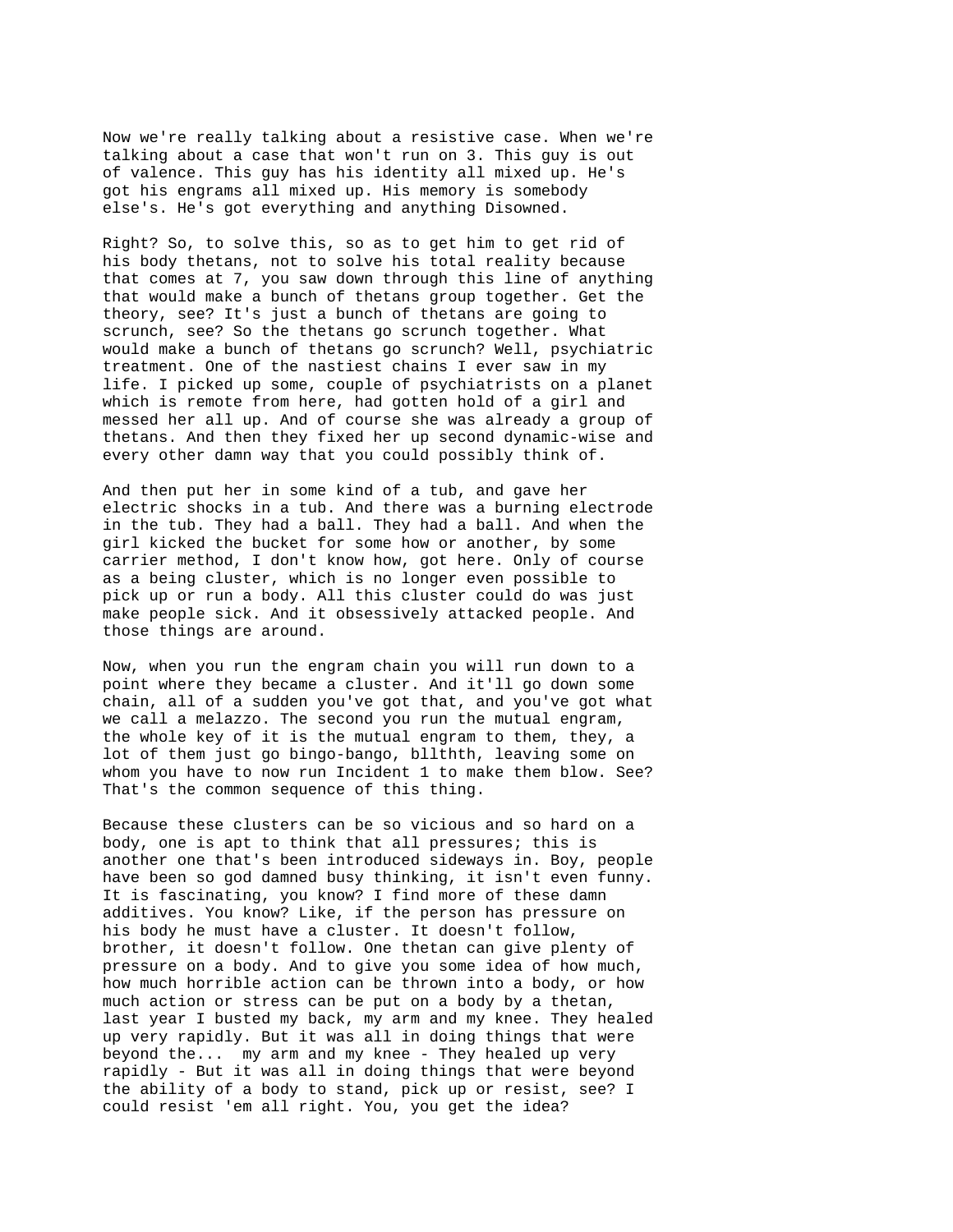So the guy himself can bust himself up. And you'll have the experience up around 7 some place of trying to investigate like mad, "What the hell is this horrible pressure on my shoulder? I must have another body thetan. I this, I that, a dadada, oh my god. Wows" You know? And find out that somebody someplace in your vicinity a day or two before simply made a loud noise, or something of this sort, and at that moment you protected the body from it, to move it over sideways, and you haven't let go of it yet, you idiot. It's, it's goof things like this.

Somebody was way up the line came down with a terrible lot of nasal trouble. And so on. And I've forgotten exactly what they told me, but it was just that. They hadn't owned their immediate environment yet, and it sort of backed up, and were at the present moment holding onto their, their nostrils. Holding onto their nostrils, and here you had a, here you had an advanced OT section person who was ill. Holding on to her nostril. She found this out herself and let go of her nostrils, and miraculously in about three seconds about a set of operations worth of sinusitis cleared up, see? The medicos would have had a ball with it.

So, don't think that a guy also can't do this very reactively down in the vicinity of 3 and 4, or down in the vicinity of service fac, or down in the vicinity of bm-bm-bm. All that's really wrong with a thetan, you know, is a thetan concentrates his actions onto just one of a thetans abilities. So a thetan who's in good shame has got all of these abilities, but some guy starts specializing in only this fixed ability. He can't do anything else. He's weak as a cat in all other directions.

So that you get, I think it was Jung, to mention infamous names; well I don't know that Jung is infamous. Freud, Broyer, the rest of these guys, they're just bandits. But Jung, I think it was, had a poltergeist phenomena. All he had to do was sit down in the room and a bookcase or something would split down through the center, see? Well any thetan can split up bookcases, hell, I mean that's easy. But he didn't know he was doing it. And it caused a lot of trouble. In other words, he was totally reactive on the basis, and totally non-recognizing. Improvement in a case is mostly meant walking it up the line to advanced realities and awarenesses. He's going in the direction of truth.

Now. So the handling of a case, the handling of a case, whatever process or process you're involved with is to get charge off. And there is certain main line charge which you must get off, and those are the grades. And the fastest way to get that charge off, and the most valuable charge to get off are of course the exact grade processes. And once you've done those, that's it, boy. That's it.

Let's say you start in and run a chain of engrams, and this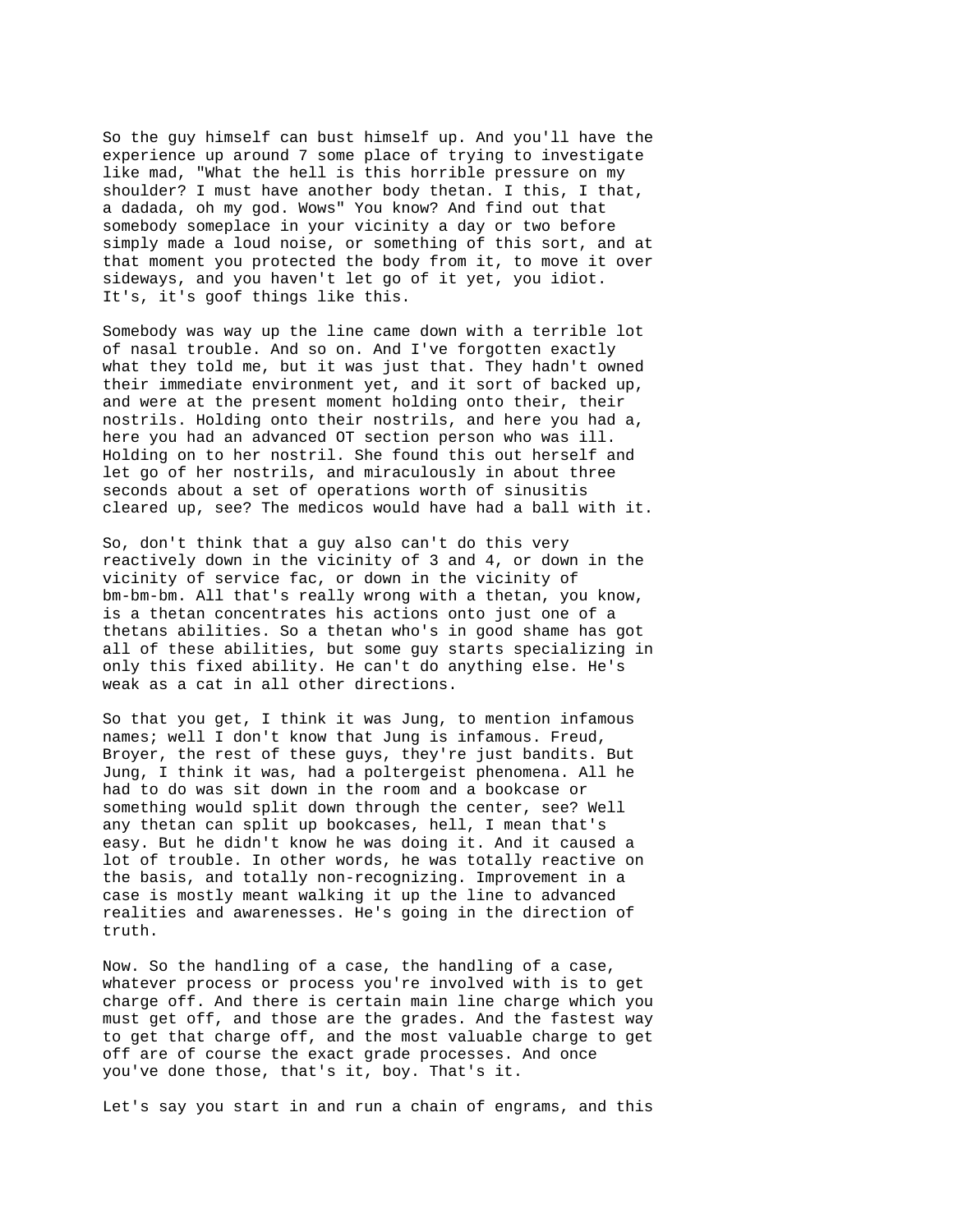is the one variable. You run a chain of engrams, and then you come along and you try to run the chain of engrams, that's gonna be an overrun. Right away that's gonna be an overrun. Nothing but. Because you're on the same chain the guy erased to become an engram release. He got onto the same chain. Well you're not likely to get on to it very easily unless you coax the bird onto it, and you say, "That chain wasn't flat." And you get what the content of the engram was, and then try to run the engram again. Now you're liable to get into trouble.

Now the reason why engrams run so easily out of this lifetime, and so badly in this lifetime, is the fellow has very few back track associations. He has some, but he has very few back track associations with body thetans. So theoretically the further back track he gets the less thetans he's got. You get out of this lifetime, why you maybe only got a half a dozen thetans, or something like that, that are carried along with the guy. Do you see? So that it's a little bit difficult to run an engram in this lifetime, so don't be surprised when your chains rather rapidly go out of this lifetime and your engrams suddenly run. Because you're running the guy's own engrams. Do you see?

But your best bet is to find one in this lifetime and try to get it run. Because that splits up this.

But you can never the less separate him out from the mass and increase his reality. But you see what you're trying to do. See what the design of the bank is, is what I'm trying to show you here.

Now you start main line processes and let us say we have released the guy now on Pr Pr 4, source, with those commands and on that subject, and we start to run it again. We are in trouble, boy, we are in trouble, because we're right exactly where he went release, and it now constitutes an overrun, and that is now going to be a mess. Right? Now you ask me, "What in the name of common sense is an S and D, but the isolation of source?" Well isn't it funny, you can run quite a few S and Ds on somebody. You can run at least a W and an S and a U; S & D on them. And as a guy goes along and gets PTS from some other quarter you can run another S & D. One of your sins is running too many S and Ds and trying to run S and Ds on people that don't need S and Ds. Now that's the main sins. Running too many S and Ds, and running S and Ds on people who are not PTS. I mean, those are auditor, case supervisor sins.

You show me a big, fat folder that's got forty two S and Ds in it and somebody was nuts, boy.

All they were doing was hanging him up with wrong items, so of course he got more and more frantic about it, because they never did find the suppressive. So that was a misalignment of source. So they're giving him wrong sources. And these wrong sources will hang up. And he'll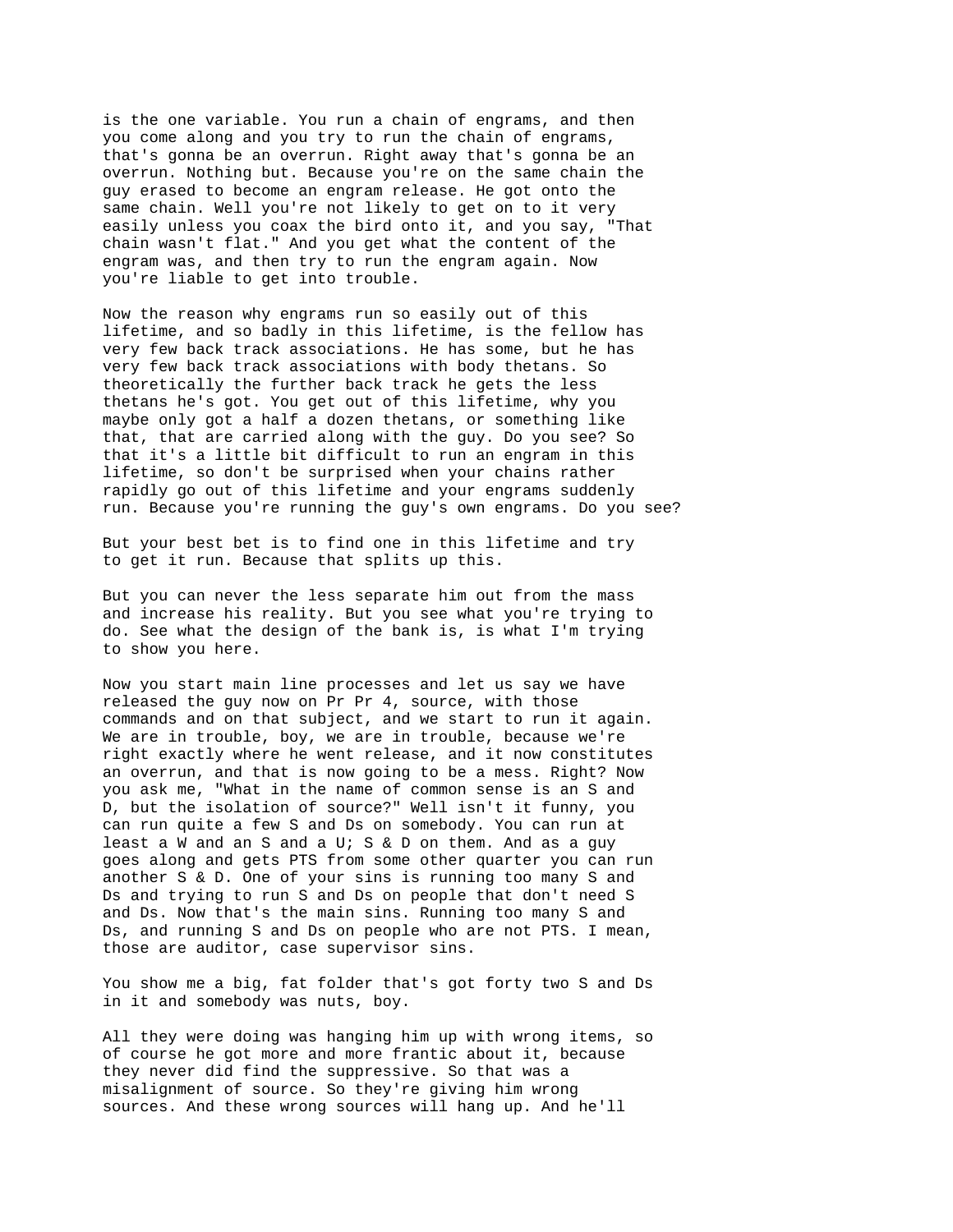keep these mocked up very nicely. That's why you straighten out lists. A lot of work to straighten out lists. Quite a skilled operation, actually.

But, in the net gain of this, that is the subject of one of the Power processes. Every time you ask a fellow how he is you're running conditions. When you say to him, "How does it seem to you now?", and so forth, why you're running some, the subject certainly, of 5. This is the elementary actions. Do you follow? But you try to run the process itself, again, uhhhhh.

Murder and sudden death.

Now, I have seen the remark in a review folder, and I hope I never see it again, "Mid Ruds have been overrun on the case." I've also seen the remark, "Ruds have been overrun on the case." Well this could mean only that the auditor didn't quit when he got an F/N in that session on that chain of ARC breaks. That would be an overrun. But ARC breaks run all the way.

They run all the way from the minus scale to OT8. The phenomena of ARC breaks. As long as you're in this universe, and as long as you're alive, the phenomena of ARC and U holds true.

And you get up around OT8 someplace it doesn't matter much. But the net result here is that the case supervisor and the auditor, they have a problem. And that is the case which is resistive.

You have find some charge to take off the case, without overrunning the case. And that's why when you take a resistive case assessment and you, the auditor, flies the needle on each one of the subjects and thinks he's doing something, he's just cut the case supervisors' throat. Or if he let's it be itsa'd he's just cutting the case supervisors' throat, because it's liable to F/N.

Now you have the, the rather touchy business of instead of being able to dive in on this therapy chain and take off BD, BD, fall, BD, you know, bong-bong, another incident, fall, BD, fall, fall, fall, you know, BD, long fall, BD, fall, another incident, you see? Instead of being able to do that you're already going past an F/N. You're liable to get a protest on the thing. It isn't keyed in, it isn't available now. Do you get what the difference is? So actually to this degree you are prospecting for charge. So it's just great to fly the needle on everything. That's just great. Only as long as the case is running well.

Now let's take the case that he got his review, his case supervision was quite competent, his auditing was quite competent, and he goes to the examiner and his free needle has packed up between walking the way from the auditing session to the examiner. And he says it was a great review,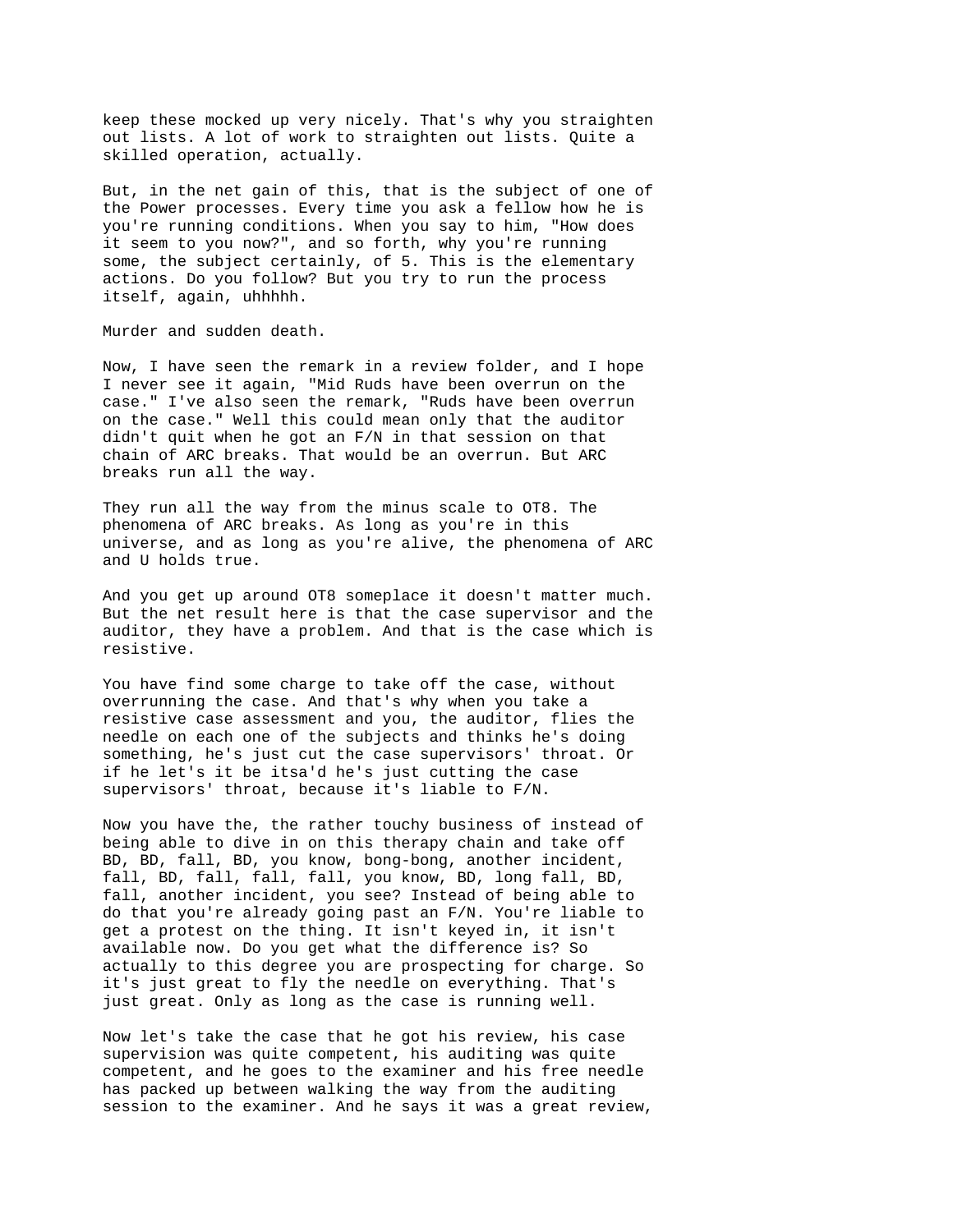but it didn't handle the pain in his left lumbosis. You know now you have a resistive case. That's what you know. Because the normal action, not the usual action 'cause these are all usual actions, the normal action that you would take with a case didn't fly it. The needle F/Ned and so forth, but on those things there's something sitting around some place that isn't released.

Now your problem is when this happens on lower grades you've got all the phenomena of 3 to kick the PC in the head. Naturally he's got problems. Naturally he's got, not necessarily problems, but he's got all kinds of oddities. Do you follow? So our problem here, now what do we do? Well, you do a resistive case assessment to find some area of charge. And then you set it up for the auditor to discharge that area. And when he gets that area discharged he's gonna get some change in this case.

We have to know what area the case is really hung up in. Now a case which is out Ruds, let me give you some idea. A case which is out Ruds, Christ we can put in Ruds cleeeeaar back to the beginning of the universe. And we can put in ARC breaks until hell won't have it. Oh yes. One of the ways you trigger this, you see, is to ask him for serious ARC breaks. Similar serious ARC breaks. He isn't gonna F/N on that right away. And he'll look this over. One of the ways of doing this is some version of, well it's just, it's itsa. He's gonna do it by itsa, you're going to go earlier. So you're doing these little scales all the way, see? You're doing these little scales. Well you bleed them for charge. You always do A-R-C-U, C-D-E-I. And now if you really want to start bleeding down on ARC breaks or something, you ask for one that ordinarily doesn't come up. That's a side panel. Incomplete cycles of action. If you were to find a PC who said in an ARC break, he's a rather resistive PC, see, and you found that he had a hell of a time with reality. Hard to get a case change out of him. And he says, he says something like this. "Hell, they didn't let me finish it." Oh well, you just start running incomplete cycles of action and tracing back earlier incomplete cycles of action, and earlier cycles of action, and they're all ARC breaks. And do your scale on them too. Of course the ARC break is actually the incomplete cycle of action, because that causes an ARC break.

Now also overruns cause an ARC break, so what has been overrun tends to cure ARC breaks.

Now if you run "What has been overrun", while being alert for ARC breaks, you can get more charge off. You can play it against itself.

Now if you're very clever when somebody says, "Prep check 3," or something like this as a case supervisor, your ears are right straight up and very alert to catch any ARC break that shows up. You see? "On Section 3 has anything been suppressed?" "Ba-baba-ba-ba-bam-bam-bam." "Was there an ARC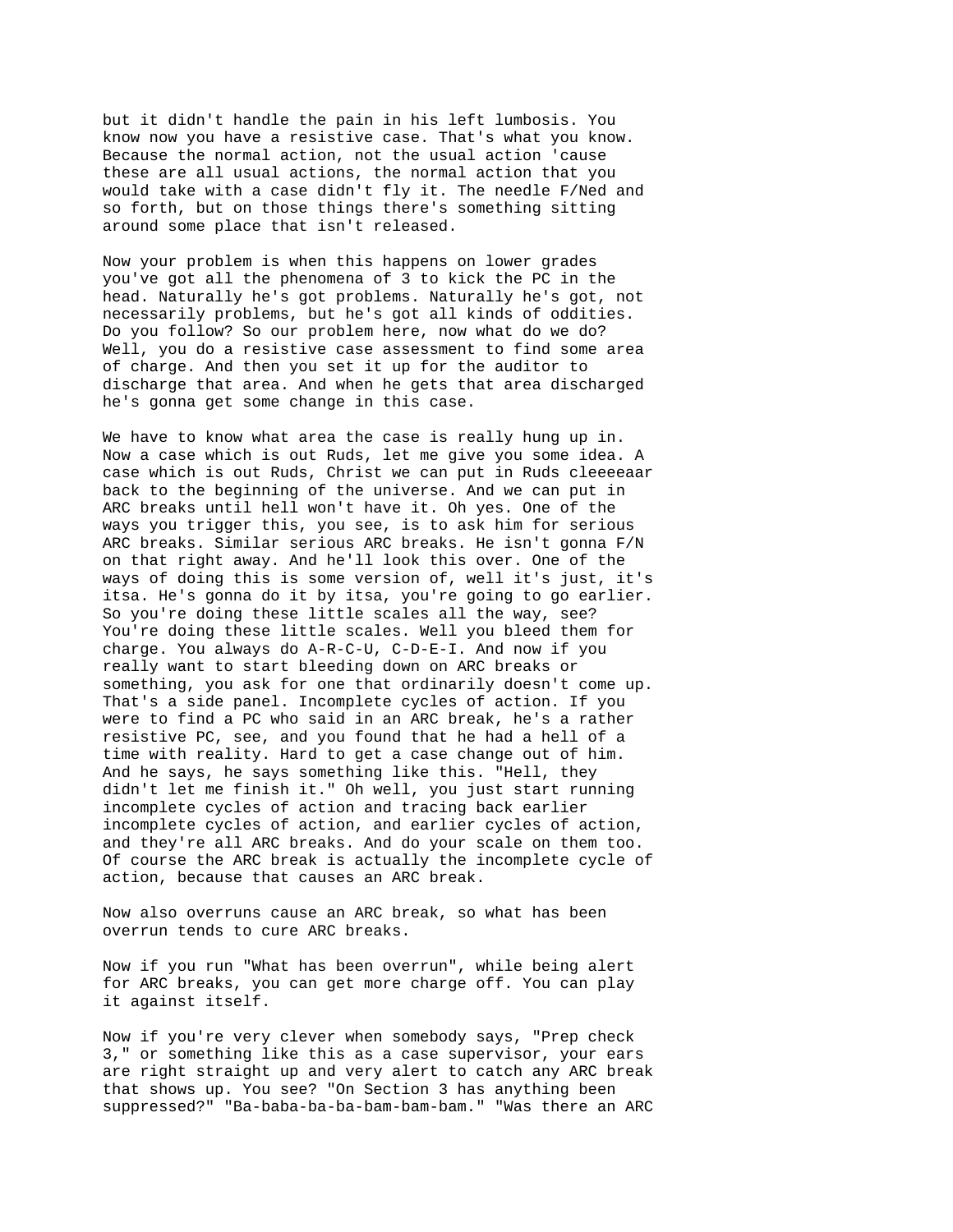break there?" "Yes." Starts to run just a little bit too long, don't you see? And so forth. Well catch the ARC break.

Now if it flies on an ARC break can you finish the prep check? Well unfortunately no. But on prep checks on 3 you're peculiarly liable to get off into an ARC break chains And it's one that you should know. It's a standard datum. Everything I'm giving you is a standard datum. The rundown, then, of rudiments, the rundown of secondaries, and the rundown, these are chains, chains, chains, and the rundowns of engrams, can be done on any case below 3. They can be done on any case above 3. So therefore, these are very fruitful areas where you look for charge. You got it?

You want to increase a pcs' reality, you just generally remove charge from the case. If you want to increase his reality, in removing charge from a case, you remove the highest quality charge you can get. Do you follow?

So, the processes, then, are a little ladder that goes up this, which have exact rungs. And then there's this sort of bigger rope that you can climb up on both sides. Now one of these little rungs, they handle that whole subject. They key out that whole subject. The guy feels great on this whole subject, see? But there is still all kinds of this on the case.

Now if you understand this, if you understand what you're doing, you understand the mechanics of this thing, you won't get wrapped around a telegraph pole by somebody telling you something stupid or silly. It is always better to audit against an understanding of what the devil you're handling. And that's why I like to teach you not against rote. There is rote. There is rote in standard tech the like of which you never heard of. But I want to tell you what is going on. You don't have to figure it. This is why, what rote there is, is there. Now if it's itsa, and earlier incident itsa, and with ARC breaks, a scale that you can assess each time, you've got a totally unlimited process. And similarly on green forms you are very soon going to, if you run too many green forms on somebody, you're very soon going to have done too many S and Ds. You're going to have done too many remedy Bs. There is what's the trouble with a green form. You can do as many green forms as you like, as long as you don't do too many lists on them. 'Cause those lists, that very soon runs into an overrun. because listing is a sort of a process. And it has a limitation.

But if all items of the green form were simply itsa'ed, or earlier run with itsa, and the ARC break with the ARCU, CDEI, if earlier, runs. See, itsa or earlier itsa. It's itsa or earlier itsa.

Itsa or earlier itsa. "Any earlier, similar incident?" I don't care what, what came up on the green form. See? Horse chestnuts. We don't care. Good. Horse chestnuts, horse chestnuts, horse chestnuts. Good. Is there any earlier,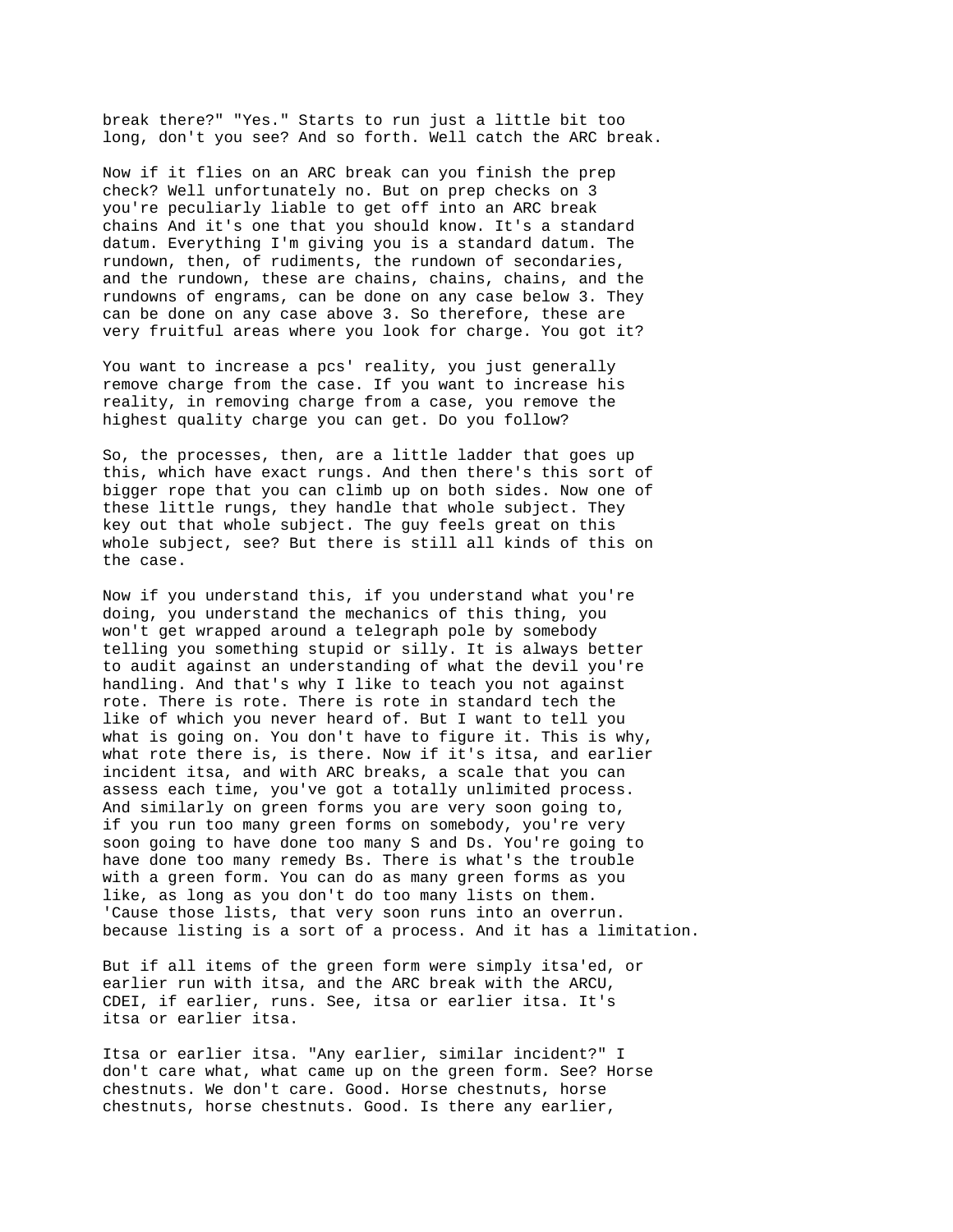similar horse chestnuts? See? That's your, that's your bible.

Therefore, I don't like to give you a whole bunch of canned questions about what you say on a green form. You can ask the PC about this subject, and it doesn't become a rote process. And therefore it doesn't have an opportunity to get overrun. Do you follow? So you're asking about this subject. The subject is what is important.

Now, when you run a green form and then you try to run five or six process-type questions, or Qs and As, big additives of this particular character, you wrap the PC around a telegraph pole.

So the only thing you are asking him for, the only, only, only thing you are asking for on a green form, is the subject of the green form and earlier, similar thing on the subject of the green form. Horse chestnuts? Itsa, itsa, itsa, no F/N. Earlier horse chestnuts? Itsa, itsa, itsa, itsa, no F/N. Earlier chestnuts. Earlier, earlier, F/N.

Now your only liability in this particular instance, the thing didn't read in the first place. So you have to be alert at every turn for one, a false read, and two, a suppressed read. They're both 'he sides of this coin. I'll give you an actual example. The other day a fellow went into session and didn't like the auditor, and asked for a missed withhold. It didn't read, so as long as it didn't read he didn't say anything. - The idiot. And the auditor said, "That's clean", and went on by the thing. And PC, at the end of the session, fell on his head. Naturally.

Now exactly what was wrong there? Was a missed withhold suppressed? But, by looking at it.

You don't have to ask suppressed every time. But by looking at the PC you see there's something there. Learn to look at the PC. You say, "Horse chestnuts?" And, PC, "Yeah? No, no horse chestnuts." "You say on horse chestnuts, has that horse chestnuts been suppressed?" Bwooom! See? "Mmmm." "Alright, good. Tell me about that. Anything." And all of a sudden you've got a chain that has never come up in view, and tells you why the green forms never succeed on this PC. The subject is suppressed.

Now the other reason the green forms don't succeed on PCs when they don't... There are two other reasons. One is because somebody overruns the lists that were called for on the green form. The other one is that the thing has falsely been reading for time immemorial. He had, he was out in lower Walla Walla, and some auditor had a new E-meter he didn't know how to run. And he'd heard that you're supposed to ask for missed withholds, or withholds, and he asked for withholds the same time he hit the tone arm with his thumb. And the fellow said, "Well you've got a withhold. It read." And the PC says, "Uuuuuuoo dooo." He had to think about it. "Well, what was that. What is it. There must be one there."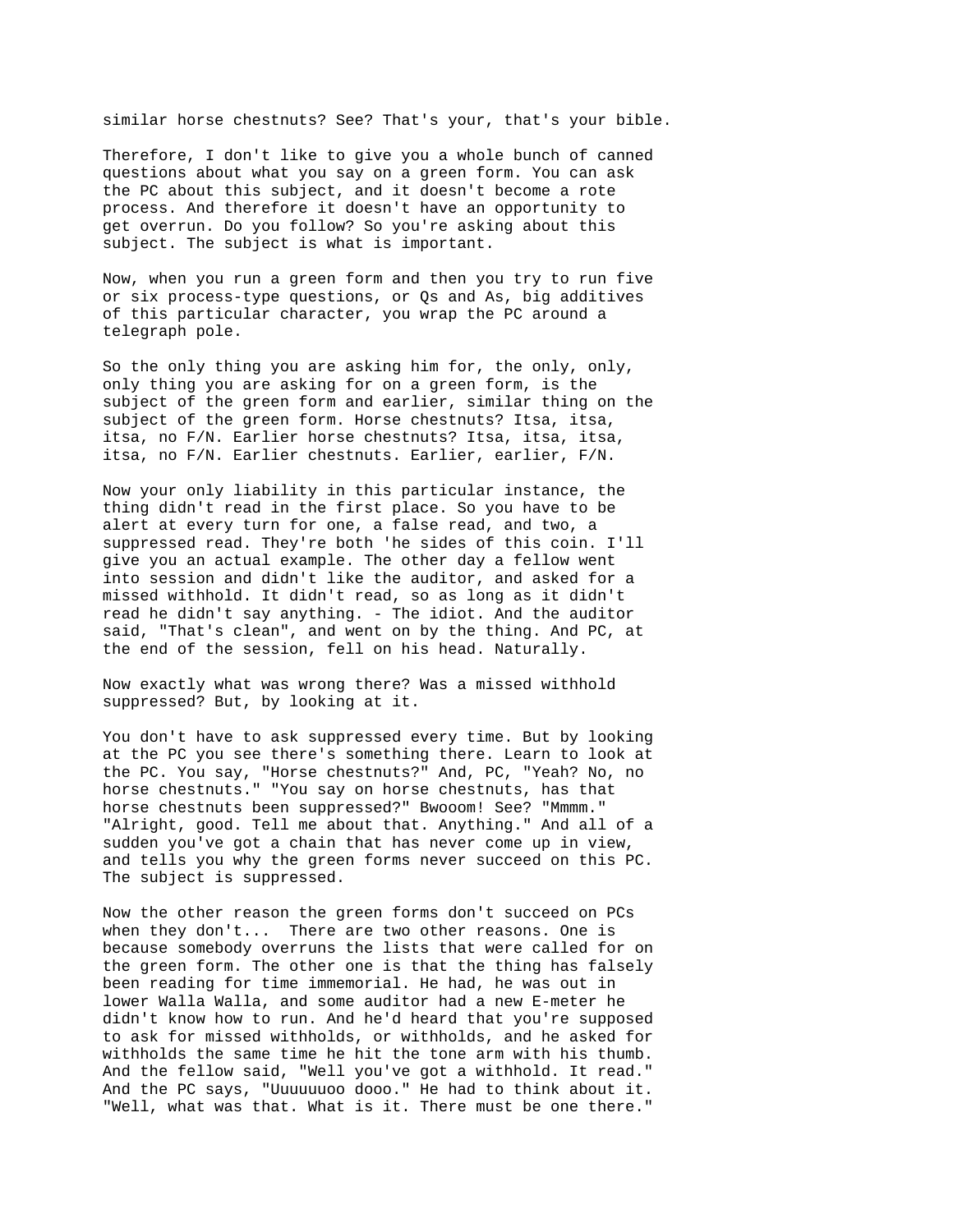So the question goes live, and five, six, seven, eight years later the question is still live. And the PC is around the bend trying to answer this thing that never read in the first place. You got it? That's true of any read.

All you know as a Class VIII when an E-meter reads is that the E-meter read. The chances are it read in response to what you asked the PC. The chances are in favor of that. But that's all you know about it.

Now if there's anything the least bit odd about the pcs' response, anything the least bit off, you check that read. You check for false reads. And you're sitting there and the PC has been going natter, natter, natter. "Do you have a present time problem?" "Oh, yes. Everyone is so mean to me. And they've stolen my shoes lately. And oh, natter, natter, natter, natter." "Do you have a missed withhold? That's clean." Oh, Christ, learn how to audit. That's what I always think when I see one of these damned things. For Christy sake learn how to audit. You know? Critical PC, missed withhold.

Now that it didn't read doesn't mean anything. Because you might not have made an impingement on the PC to the .. ... ... ... ... You know? He might not even have heard you.

It might be suppressed. Now if the PC gives the manifestations of a missed withhold, and the missed withhold question doesn't read, you ask suppressed. Naturally. You've got to work with reads. You're not a phonograph record. At Class VIII all you know is that the meter read.

On something. It read on a passing car, it read on the moon going into another phase. The chances are it read on what you said. But the chances are simply slightly in favor of that. Do you follow?

Now the other thing is, is when the meter doesn't read. What you know is that the meter didn't read. And the chances are in favor that that is OR. But it is not anything you can take for granted. And if the manifestations, this PC comes into session, "Oh yes, ah ah ah I ha hai." (Crying) And you say, "Do you have an ARC break? That's clean. Thank you very much." Oh boy, you're not going any place from there on, boy. I don't know what you're doing behind the wheel of a car, but you're not drivin'. The chances are very greatly in favor of having an ARC break. It's not inevitable. Maybe she's just like that. But well, you say, "Do you have an ARC break? It didn't get a read. Has anything been suppressed? On ARC breaks has anything been suppressed?" I don't care how you say it. You want to get the suppress off the ARC break, if there is a suppress on it. And it goes zooomp. "OR. Do you have an ARC break? That reads."

Now you can get into this kind of a fire fight. "Do you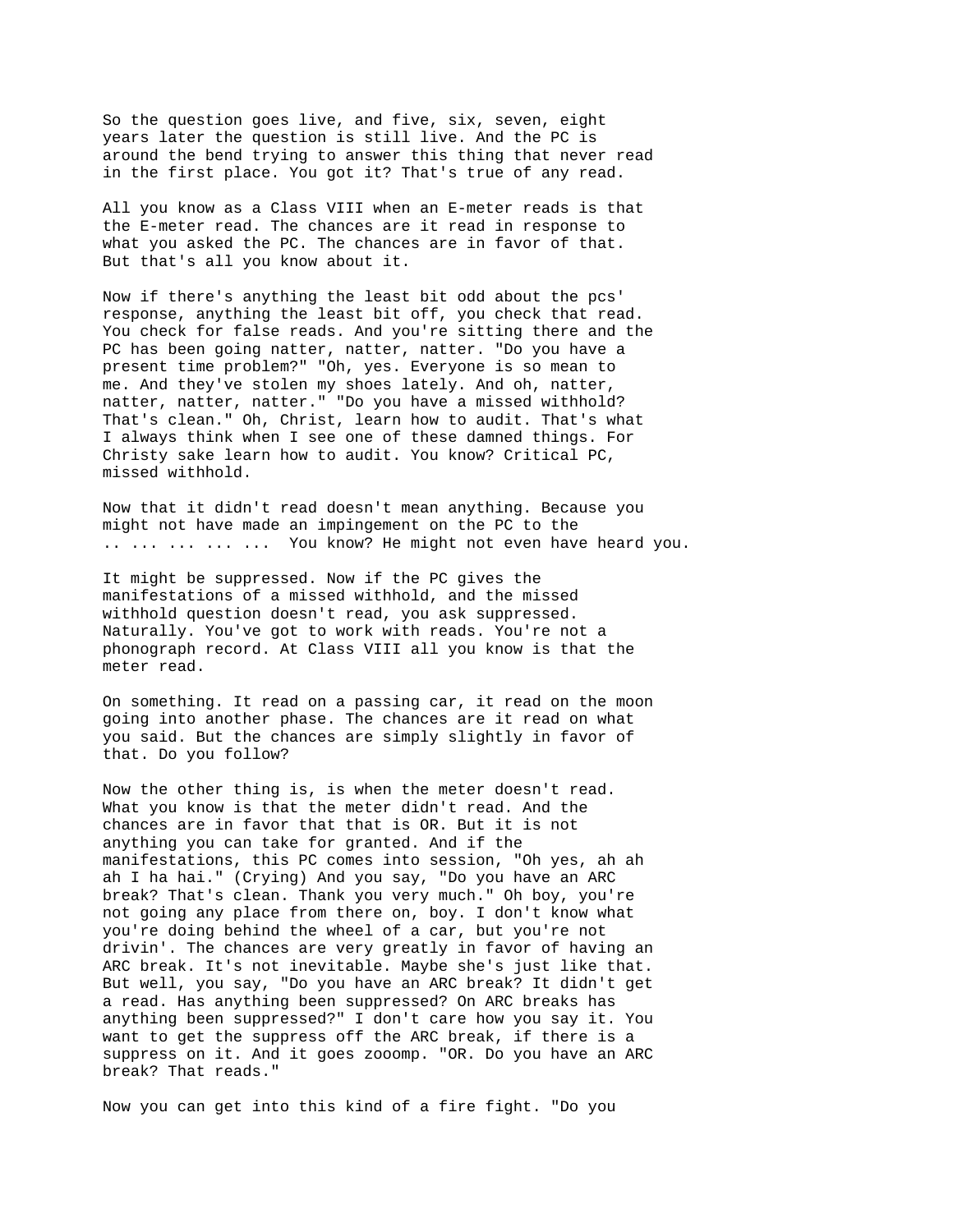have an ARC break? Has anything been suppressed? Do you have an ARC break? That reads." And it's a protest read. So the PC says, "Oh, I don't think so." "Alright, has anything been protested?" Didn't read. "Anything been suppressed?" Read. "Do you have an ARC break?" Read. "I'm afraid you'll have to answer the question." What you've done is prove that the meter read. Do you see? So in moments of doubt you either prove it read or prove it didn't read. See?

You are the guy driving the meter. And it is a very, very remarkable instrument. There is a meter, and I think it sells for 595 pesetas or dollars. I think the dollar has dropped below the peseta now, anyhow. Well, after all, MacNamara did his best. And in his best he got us a war with Viet Nam, and ran the country into deep debt. And as a reward he was made the head of the World Bank. Anyway, did you know that? I think the most remarkable things happen on this planet. It's just time we got busy, you know. How anybody could sit around and watch this one. The guy runs the country into debt by spending three-quarters of its' income on a military activity that didn't have anything to do with the price of fish, and as a reward they make him the head of the World Bank, which is the one loaning the money to the country in order to pay for the war. You didn't notice that going on? All these things happen all the time.

So, it's actually time you got busy, see?

So what you know in driving this thing is that it's a damn good instrument. The 595 kerputnicks medical meter that is sold currently, reads only on body motion and passing cars. I know. I've taken one, I've tested one, I've tried to run somebody on it. I tried to do something with it. And it does nothing but run body motion. It is a very remarkable meter. Very, very, very remarkable. Because the thing reads more on the think than it does on the body. And it reads so little on the body that it doesn't even get in your road. It's a very remarkable meter. By the way, the name of it is very proper. It's really an electro psychometer. And psych in the dictionary means soul. And anybody who calls anything else an electro psychometer would be telling a lie if he used it on a body or on disease. (Do you get the point) It's an electrical means of measuring the spirit. That's exactly what its' name says. Electra psychometer. It's called for short E-meter. Somebody has come along and put on the recent labels of it, electrometer.

They're trying to shorten the name down. But the proper name is an E-meter, or an electro psychometer.

Now. It's a very remarkable instrument. But like all instruments it won't operate without being operated. And you, as an auditor, have got to have confidence in the instrument, confidence in what it says, and you've got to know what it says. And it says there was a charge there of some kind. Now the charge could have been restimulated by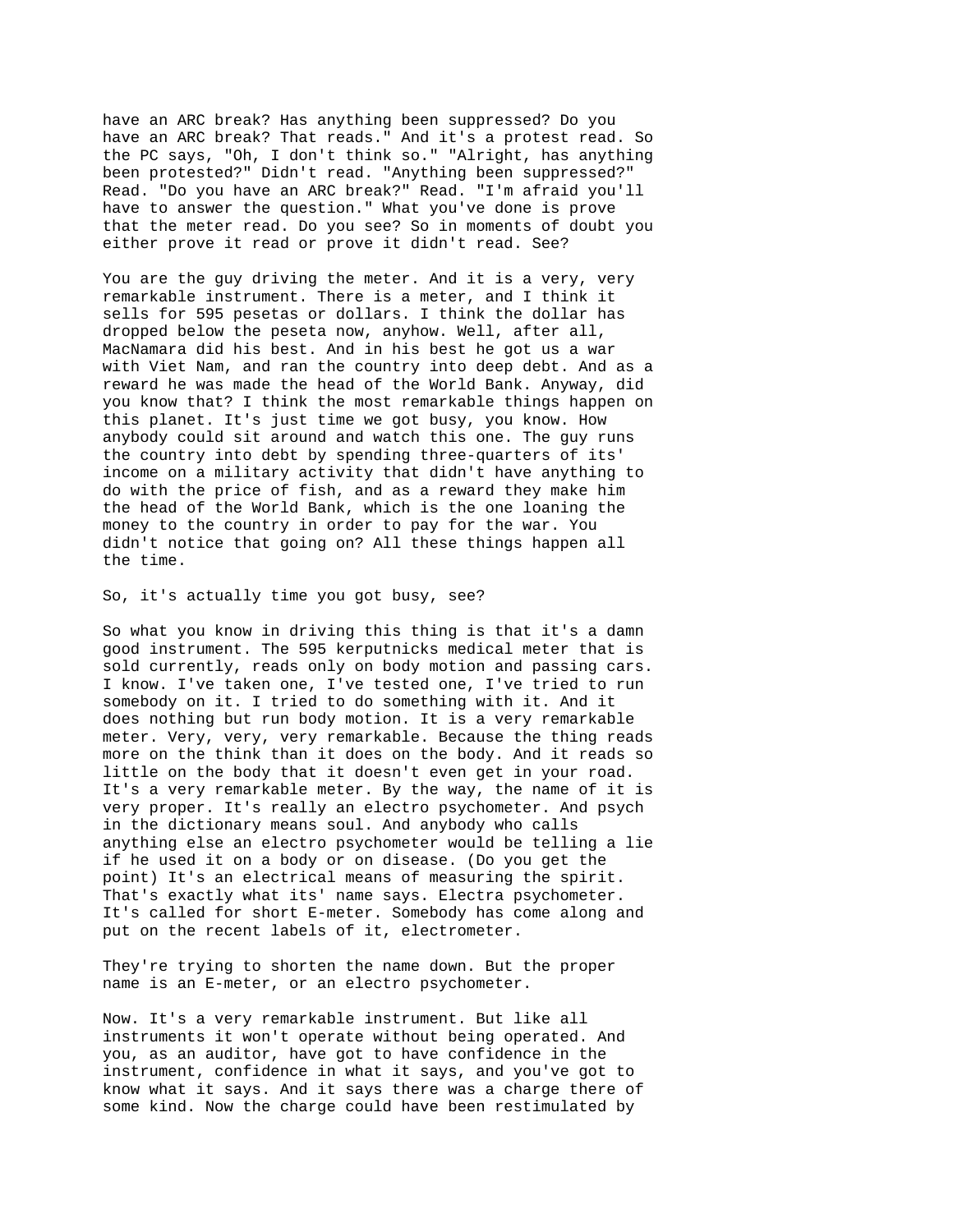the environment, or the charge by the environment suddenly impinging on the PC. He had a bite by a fly in his left ankle. Or, it is by your question. And some fidgety PC that's leaping all over the place all the time, it could be a body motion. I don't let my PCs leap all over the place. I don't know why you let yours. My PCs always sit very still. Quite remarkable. I've never had a PC move in a session to amount to anything. And I thought oh wow, I was holding them. Anyway, if a PC keeps knocking the hands together give him a one hand electrode. Be clever. You don't have to strap him up.

But the point is you know the meter read. The tone arm's quite reliable on anything. Very reliable. There is a slight thing that a meter will have to warm up sometimes during a session.

But the tone arm is very, very, very reliable. What it's doing, actually, is measuring the density of the mass in association with the thetan, is really what it's doing. It's the amount of resistance in the mass which is connected to the thetan. So actually you can lean on a wall and get the tone arm reading on the wall. Quite interesting. A tone arm doesn't just read on the body. It reads on what the thetan is connected to with regard to it.

Actually, if you... The male and female figures there have been worked out carefully, and it might be of interest to you that they are taken from the United State Army ohms resistance on dead bodies. And the first work that was done on this, they went around battle fields for something, or in morgues or some place, measuring dead bodies. And so, they worked out a pattern of how you went about this. So I extended their work a little bit and got these positions.

But dead bodies go from five to twelve, five hundred.

So when you have that read you are then only reading on the body. And you're not now reading on the thetan. When it flies you have lost a connector. Do you see? And it's the live-ness is the float of the thetan, but the tone arm position is the density of the body, not the density of the thetan.

Now, when the tone arm position is high it is because there's a lot of thetan impinged on the body. There could be a lot of thetans impinged on the body, which we learn in 3, or a lot of thetan. When you're going to start going above 3 they sometimes start driving you out of your mind. Every time you go on the meter you're about 4.5 or something stupid like this. And then you find out finally what you're leaning on. But the main point here is that you're dealing with a highly reliable instrument. The efforts to curtail or to injure the distribution of the Emeter or forbid its use or something like this are quite cunningly slanted. And because the E-meter is very important. Fortunately almost anybody can build one. If you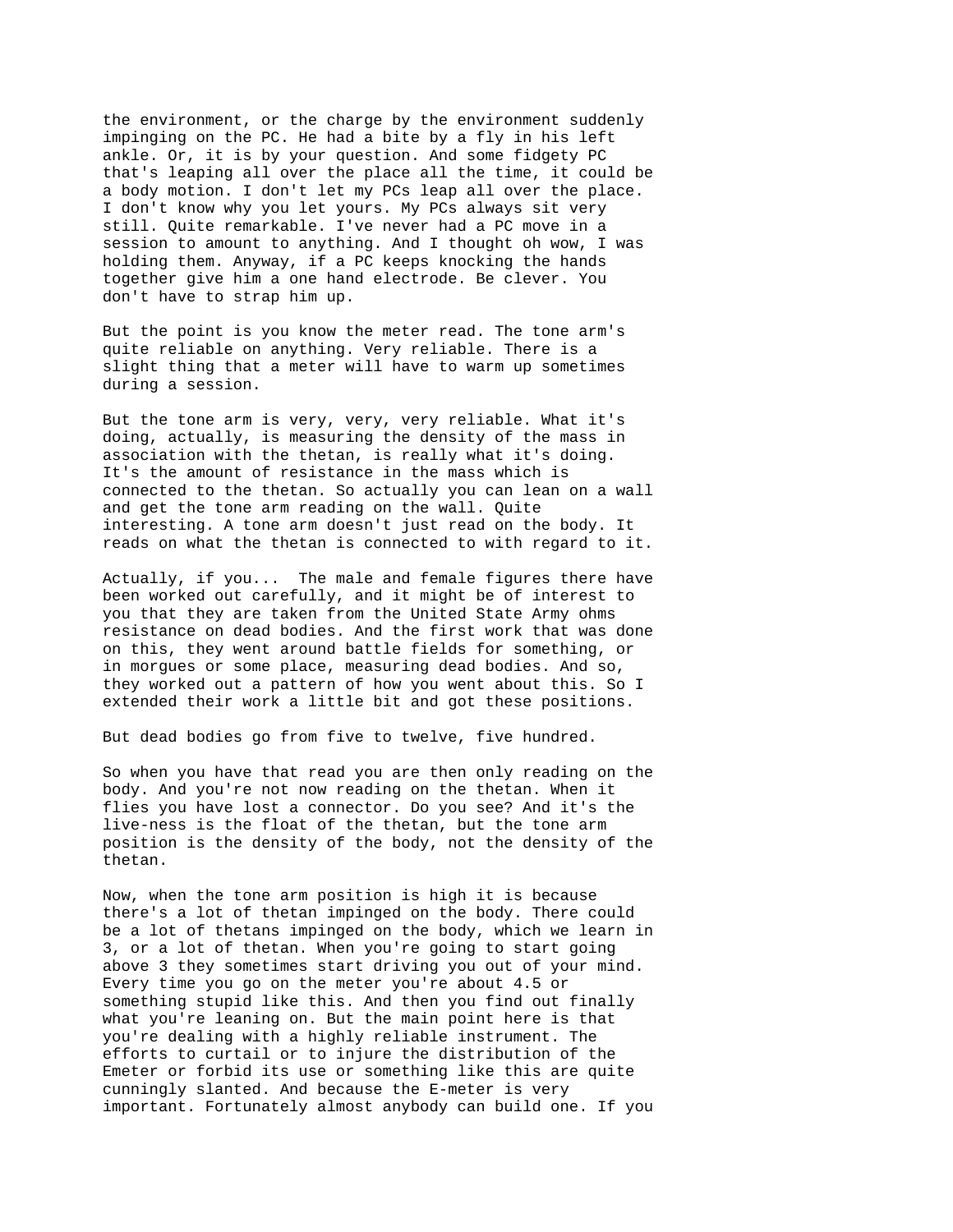know the exact circuit. And you don't let somebody depart too far from that circuit, why they're very easily manufactured.

And they give you, they give you the done. But you have to know what dope you've got. If the read is above three it is not a body read, it has to be thetan or mental mass to push it up there.

And that can be composed of one or more beings. And oddly enough when overruns occur anywhere along the line, why the tone arm goes up. And that is what causes the thing. The guy has been too long at it. The guy did it once too often. And that is the basic reason for the height of a TA.

Now if you go too frantic on this subject, why you'll have a bad time. I've seen C/Ses and auditors go absolutely frantic. They've got to get the TA down in the next two minutes. There is no reason to get it down in the next two minutes, two or three session are perfectly adequate for somebody. But all you do is keep clicking charge off, and overruns, and so on.

There is a fast way to get it down. It's just the indications of overruns. Indications of list.

Indications of BPC. But it doesn't always stay down. It then goes up. This is the lick and a promise. Locate the BPC on the thing, and something like that, and you start blowing the meter down. But the main thing that you are interested in is getting it down so that it rides in a normal range. Well how do you get it there? Well now, to get it down you've got to have someplace to take charge off the case. Correct? Well the way you take charge off the case to find overruns and rehab 'em. Now you take one of these fat folders that comes from the Ching Wong Tao Organization, and because they couldn't get all the books translated into Chinese or something, they don't know some of the hot dope. And they've been listing folders and they've got folders which are six inches thick. And so on. You actually could start taking charge off to get a tone arm down just by going back and finding the over lists, and calling them to view and indicating them and finding the item, and so on, and so on. It'll do things for the case too. It isn't necessarily what's got the tone arm up. Don't bet on the idea that you have to find out what the tone arm is up on in order to take the tone arm down. You can drive yourself nutty this way too. "What is making this tone arm go up? What is this thing? What is this thing? What is this magic thing that we are looking for? Oh, there must be some clue to this. It must be some specific overrun, some place." Hell, I wouldn't try my wits on it. I'd just find an early overrun that would shoot the later one.

"Do you ever get tired of doing something? Good. Is there an earlier time?" Now I'll show you a real one. It's the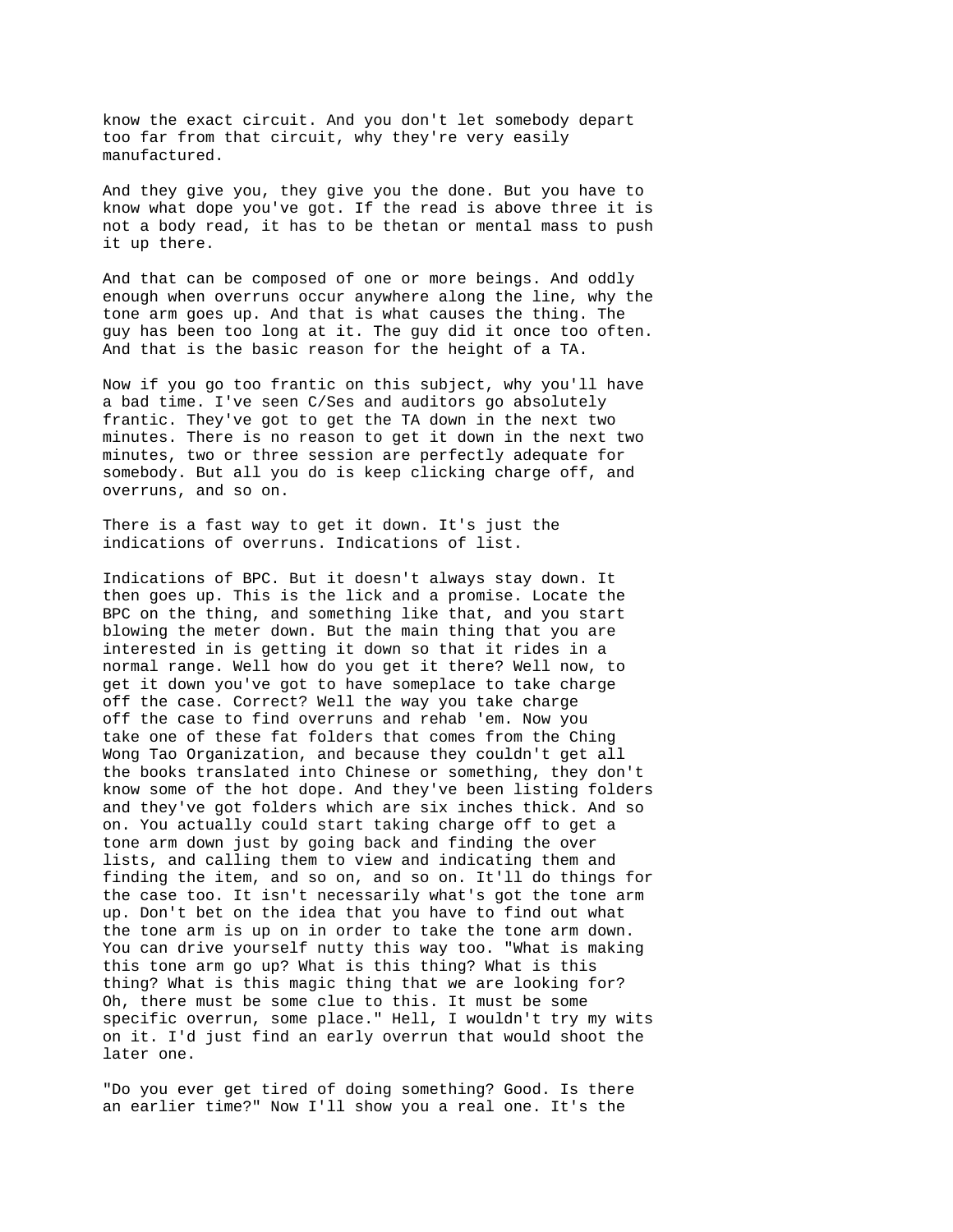velocity of the question. This is not necessarily something you'd with off on a PC, but I'm just showing you mechanics. You could say to this PC, you could say,"Did you ever get... ?," and they'd choose something, see? Serious ARC break, this thing here. "On the whole track, on the whole track did you ever kill anybody?" Well, you best believe, you know? "Naturally." "Well, good. Now we're going to find the chain of killing people." How far back do you thing that's going to go before it F/Ns?

Now I'll give you an even worse one. And this you shouldn't use, it's out of 7. "Trace back moments of guilt to basic." Don't use that. But you can take something like the person's feeling guilty. Now you could make a little, a little list you make up, see? Then that doesn't shoot the whole thing to glory. That's why you make up these little lists. See? It catches, some side panel, if you're gonna run down. But there's charge on it, see? You make up this little list. And you're going to have a murder, a battle, anything you could think of, see? With five or six words, you know? Armies, wars, see, something like that. Then you assess what reads. And wars read. "Good. We're gonna go down the war chain." It read so it must be charged. We already have...

Now where do we pick up the clue of this is from the itsa of former sessions. We get a track of this. This fellow says, this fellow says, "I'm just... Being drafted fills me with horror." That's just in passing, itsa. See? Well, there's certainly something about armies, soldiers, battles.

See? There's going to be something someplace. And he gives you a whole chain you could run. See? Now we didn't evaluate for him because he said it. See, we found this in his itsa, see? We've heard it in his itsa, so we take this, and then we expand this out so that is catches more area. And we find what part of that area it reads, and then we don't fly it with a glimpse, we run its. See? Christ, change PCs left and right.

Now let's take one like, this girl has got a very bad ARC breaks she says, when actually it's a moment of a loss. Somebody has, has left her, and doesn't love her anymore. And this reads as an ARC break, and so on. Well you can run it as an ARC break by specifying what the ARC break chain is about. Which is love. Now where the hell do you supposed that would wind you up? Now They've told you the ARC break's about love. So you just start running earlier ARC breaks on the subject of love. This is a very heavy subject, because it's right along side of affinity. And you can run a awful lot of chains Do you follow?

You're now in the business of finding things to audit. But you don't bother ever to do this unless you've got a guy; you could do it for practice; but you don't bother to do this unless you've got a guy who isn't running well. Then you get the assessment, resistive cases, you find the zone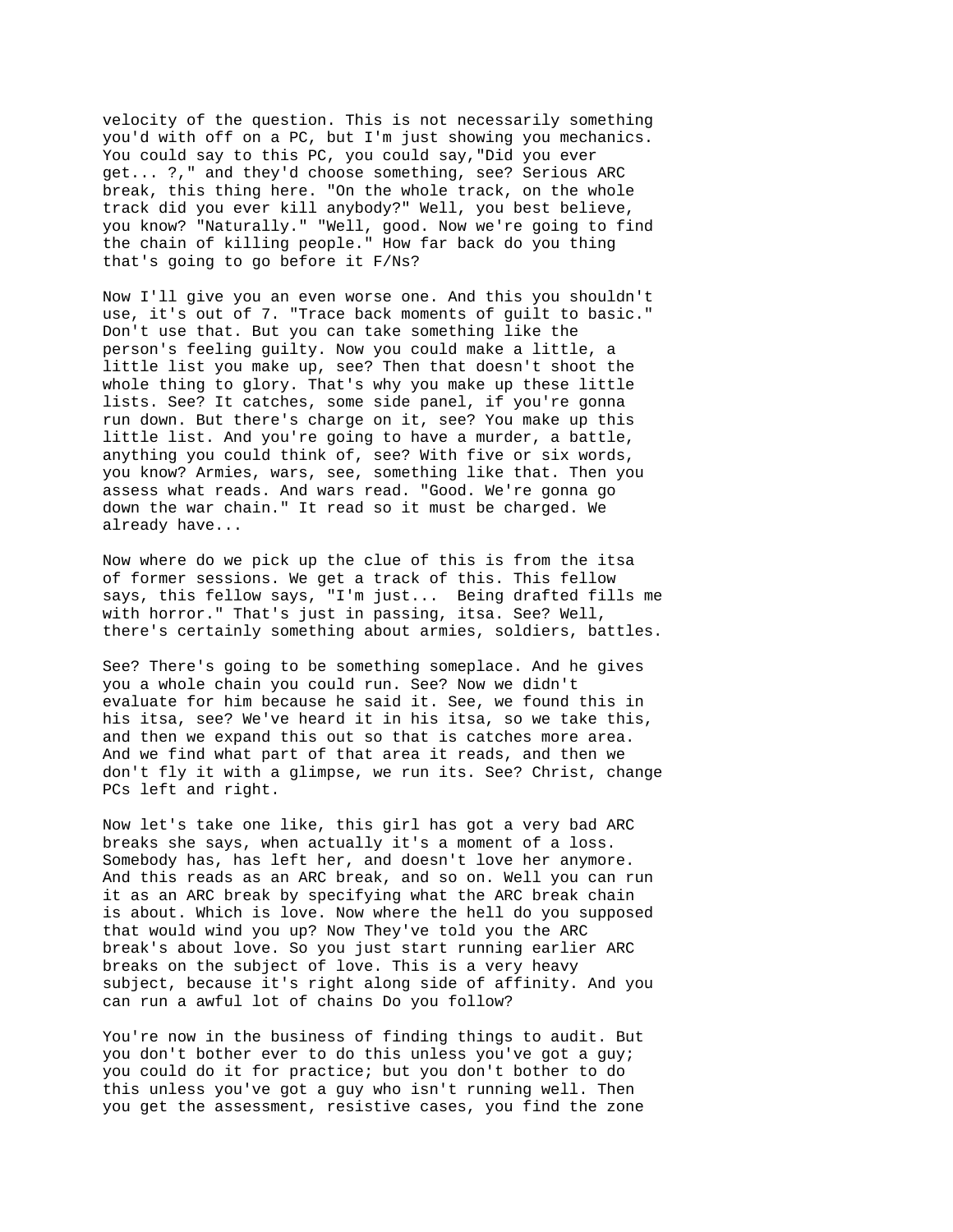or area in which he is apparently hung up, or that's hot, and then you find something associated with that that you can run a lot of charge off of. And you go right on down the bank on this. And you blow it, and you're gonna change your guy. You see how it's done? That's the formula. Therefore you can do this as a C/S, unless you've got auditors, of course, that just take the list and fly the needle on the whole list. And you can get a lot of charge off the case.

Now you get a lot of charge off the case on something the guy is hung up on, his psycho somatics disappear, and so on. See? Now the guy is not in hospital, his sickness is a PTP to him to some degree, but it turns out it's physically ill. He's physically ill. Alright. If he is physically ill you have to make up your mind what you're going to do about this physically illness. Now is it something that has to be treated? And can be treated? Or should be treated, in order to knock it out? Do you see? Well there's a funny, a funny thing about this. You can get this treated, and you usually better damn well had, but at the same time you'll find out it very often doesn't get well until you audit it. I've seen, I've seen penicillin hang up for six weeks until the chain was run that made the guy sick. Now because he was on penicillin he didn't kick the bucket, do you see, and it did do a lot for him. And it tended to straighten him out, but he would up with a wheeze, or something. Don't you see?

Now after you've done something for the acute state of this illness, or it's been treated in some fashion or another, now you can go in and run the engram on it.

Now you'll go on down that chain. What kind of sickness? What sickness chain are you going down on? Now the trick about it is he's physically ill, and if you start auditing down an illness chain you're liable to miss it completely. Because it isn't that he is physically ill, it's the fact that he's suffering from bullets in the back, you know? He's got arthritis. And he's suffering from bullets in the back. And so on.

Well, the trick of assessment in action there, would be to find really what is this guy ill from.

Well it's to find out what is he sitting in. And what is he sitting in? Now there'd be several ways of discovering what he was sitting in. And what do you know? You could list it. You don't list it to F/N. You've got one of these crazy lists. You can make a list of what kind of an engram is it. It'll obey the laws of listing, if you want it to obey the laws of listing, but there are a whole bunch of questions which don't follow the laws of listing because they're not list questions. What has been overrun? It doesn't go to one item. It's not a one item list, because it's not trying to locate source of anything.

So you can say to the fellow, you can say to the fellow